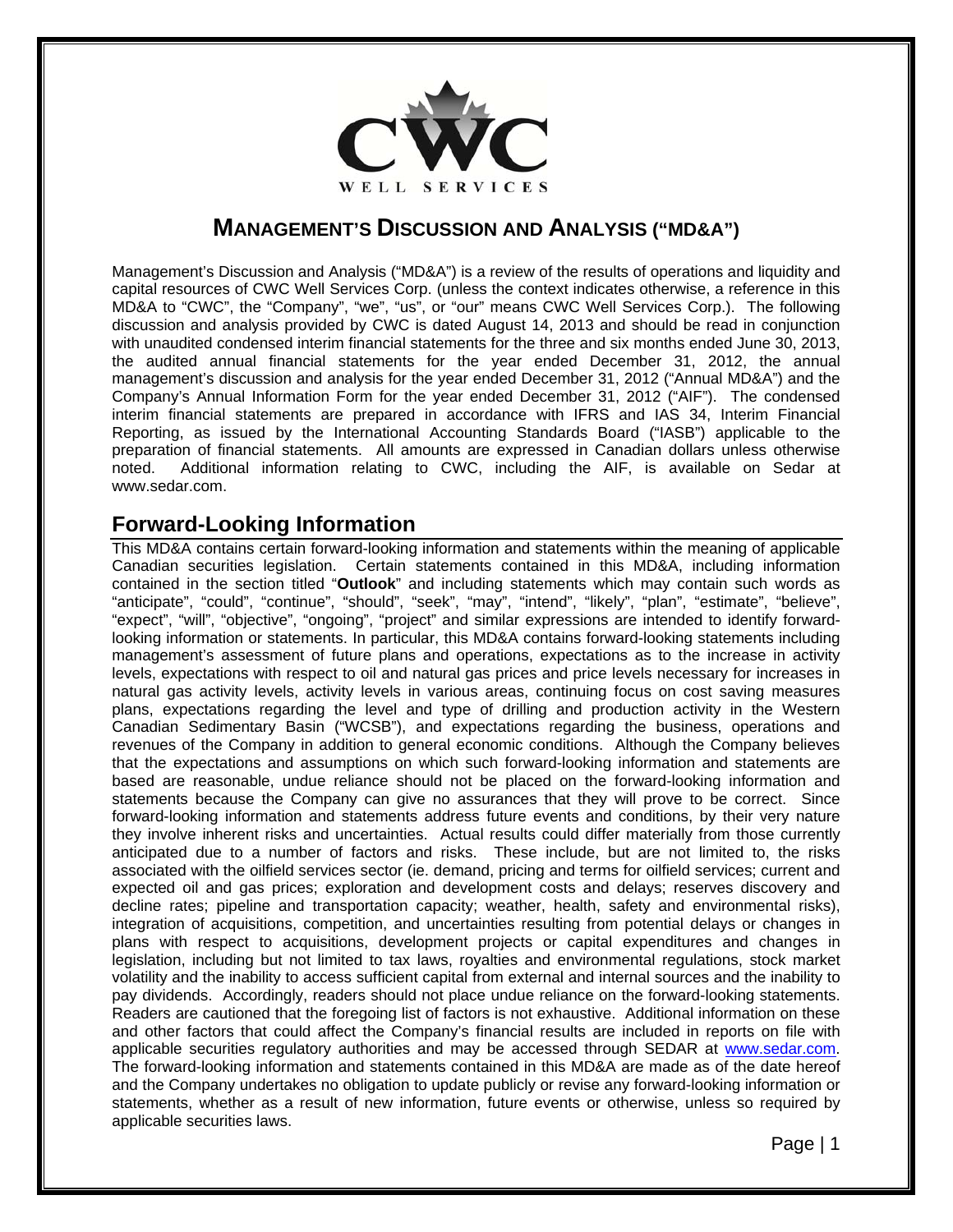## **Corporate Overview**

CWC is a leading provider of well services to oil and gas companies operating in the Western Canadian Sedimentary Basin ("WCSB"). CWC provides a suite of oilfield services through its Well Servicing segment which offers a fleet of 70 service rigs (69 at June 30, 2013) and 8 coiled tubing units and its Other Oilfield Services segment which is comprised of 6 snubbing units, 11 well testing units, and ancillary equipment.

CWC's equipment and services can be found throughout the WCSB from Northeast British Columbia to Southeast Saskatchewan including all of Alberta. These services are provided from strategic regional operating locations in Grande Prairie, Slave Lake, Red Deer, Provost, Lloydminster and Brooks, Alberta and Weyburn, Saskatchewan. CWC's corporate office is located in Calgary, Alberta.

Management is comprised of experienced oilfield service personnel who have a track record of successfully creating shareholder value. The Company's shares trade on the TSX Venture Exchange under the symbol "CWC".

# **Highlights for the Three Months Ended June 30, 2013**

- Revenue decreased 13% to \$14.8 million for the three months ended June 30, 2013 as compared to \$17.1 million in the second quarter of 2012.
- EBITDAS decreased to (\$0.3) million for the three months ended June 30, 2013 as compared to \$0.6 million in the second quarter of 2012.
- Net loss for the three months ended June 30, 2013 was \$3.8 million as compared to a net loss of \$2.7 million in the second quarter of 2012.
- Took delivery of one new freestanding mobile double service rig with deployment expected during the third quarter to bring CWC's service rig fleet to 69 service rigs at June 30, 2013.
- Negotiated a new three year long term credit facility providing the Company with \$75 million of immediately available long term bank debt from a syndicate of three Canadian financial institutions and \$25 million of additional borrowings subject to the banker's prior consent. Interest rates under the facilities are lower than under the previous term debt facilities.

# **Highlights for the Six Months Ended June 30, 2013**

- Revenue was \$53.2 million for the six months ended June 30, 2013 as compared to \$56.0 million in the first half of 2012.
- EBITDAS was \$11.0 million for the six months ended June 30, 2013 as compared to \$11.6 million in the first half of 2012.
- Net income was 1.0 million for the six months ended June 30, 2013 as compared to \$1.8 million in the first half of 2012.
- CWC continues to grow its well servicing fleet with one rig being delivered during the second quarter and construction continuing on two additional new service rigs which are expected to be delivered in the third quarter.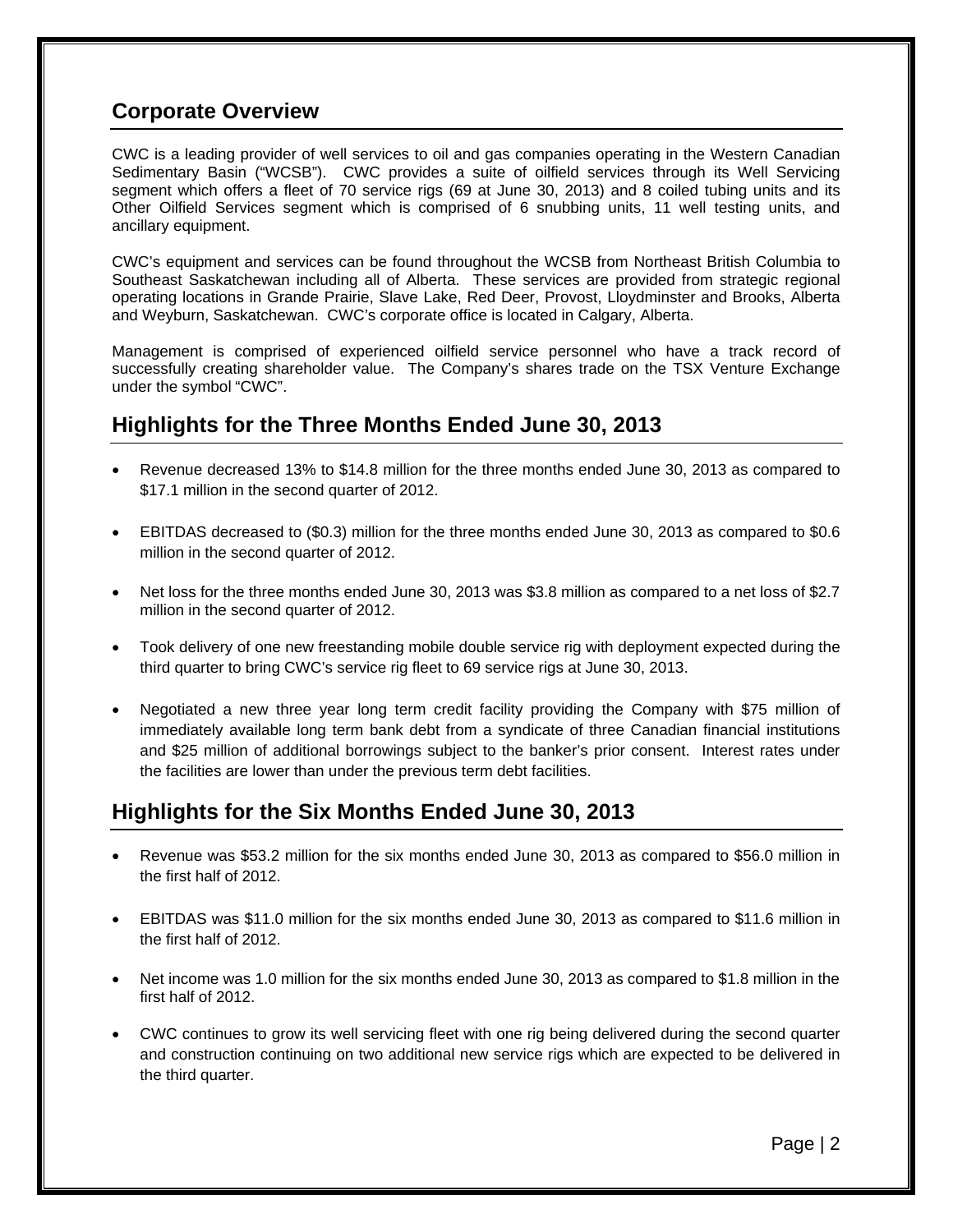# **Financial and Operational Highlights**

|                                                                                                             | <b>THREE MONTHS ENDED</b><br><b>JUNE 30,</b> |         |                | <b>SIX MONTHS ENDED</b><br><b>JUNE 30,</b> |         |                      |
|-------------------------------------------------------------------------------------------------------------|----------------------------------------------|---------|----------------|--------------------------------------------|---------|----------------------|
| \$ thousands, except per share<br>amounts, margins and ratios                                               | 2013                                         | 2012    | $\%$<br>Change | 2013                                       | 2012    | % Change             |
|                                                                                                             |                                              |         |                |                                            |         |                      |
| <b>FINANCIAL RESULTS</b>                                                                                    |                                              |         |                |                                            |         |                      |
| Revenue                                                                                                     |                                              |         |                |                                            |         |                      |
| Well servicing                                                                                              | 14,364                                       | 16,237  | (12%)          | 49,562                                     | 50,751  | (2%)                 |
| Other oilfield services                                                                                     | 481                                          | 906     | (47%)          | 3,661                                      | 5,298   | (31%)                |
|                                                                                                             | 14,845                                       | 17,143  | (13%)          | 53,223                                     | 56,049  | (5%)                 |
| EBITDAS <sup>(1)</sup>                                                                                      | (269)                                        | 584     | (146%)         | 10,996                                     | 11,649  | (6%)                 |
| EBITDAS margin $(\%)^{(1)}$                                                                                 | (2%)                                         | 3%      |                | 21%                                        | 21%     |                      |
| Funds from (used in) operations (1)                                                                         | (269)                                        | 584     | (146%)         | 10,996                                     | 11,648  | (6%)                 |
| Net (loss) income                                                                                           | (3,844)                                      | (2,726) | (41%)          | 1,038                                      | 1,799   | (42%)                |
| Net (loss) income margin (%)                                                                                | (26%)                                        | (16%)   |                | 2%                                         | 3%      |                      |
| Dividends declared                                                                                          | 2,519                                        |         |                | 5,040                                      | 5,054   |                      |
| Per share information<br>Weighted average number of<br>shares outstanding - basic                           | 154,905                                      | 155,391 |                | 154,991                                    | 155,800 |                      |
| Weighted average number of<br>shares outstanding - diluted                                                  | 154,905                                      | 155,391 |                | 159,549                                    | 160,469 |                      |
| EBITDAS <sup>(1)</sup> per share - basic and                                                                |                                              |         |                |                                            |         |                      |
| diluted                                                                                                     | (0.00)                                       | 0.00    |                | 0.07                                       | 0.07    |                      |
| Funds from operations per share -<br>basic and diluted                                                      | (0.00)                                       | (0.00)  |                | 0.07                                       | 0.07    |                      |
| Net (loss) income per share - basic<br>and diluted                                                          | (0.02)                                       | (0.02)  |                | 0.01                                       | 0.01    |                      |
|                                                                                                             |                                              |         |                |                                            |         |                      |
| \$ thousands, except per share amounts, margins and ratios                                                  |                                              |         |                | <b>JUNE 30,</b><br>2013                    |         | DECEMBER 31,<br>2012 |
| <b>FINANCIAL POSITION AND LIQUIDITY</b>                                                                     |                                              |         |                |                                            |         |                      |
| Working capital (excluding debt) <sup>(1)</sup>                                                             |                                              |         |                | 6,972                                      |         | 10,683               |
| Working capital (excluding debt) ratio <sup>(1)</sup>                                                       |                                              |         |                | 1.8:1                                      |         | 1.8:1                |
| <b>Total assets</b>                                                                                         |                                              |         |                | 144,604                                    |         | 152,680              |
| Total long-term debt (including current portion)                                                            |                                              |         |                | 42,279                                     |         | 41,841               |
| Shareholders' equity<br>(1) - Please refer to the "Reconciliation of Non-IFRS Measures" later in this MD&A. |                                              |         |                | 92,440                                     |         | 96,465               |

# **Operational Overview**

CWC's financial and operating performance experienced the normal sequential decline in the second quarter as compared to the first quarter. The second quarter is typically expected to be the weakest financial and operating quarter for the Company due to ground conditions being impacted by spring breakup. The ability to move heavy equipment in the Canadian oil and natural gas fields is dependent on weather conditions. As warm weather returns in the spring, the winter's frost comes out of the ground rendering many secondary roads incapable of supporting the weight of heavy equipment until they have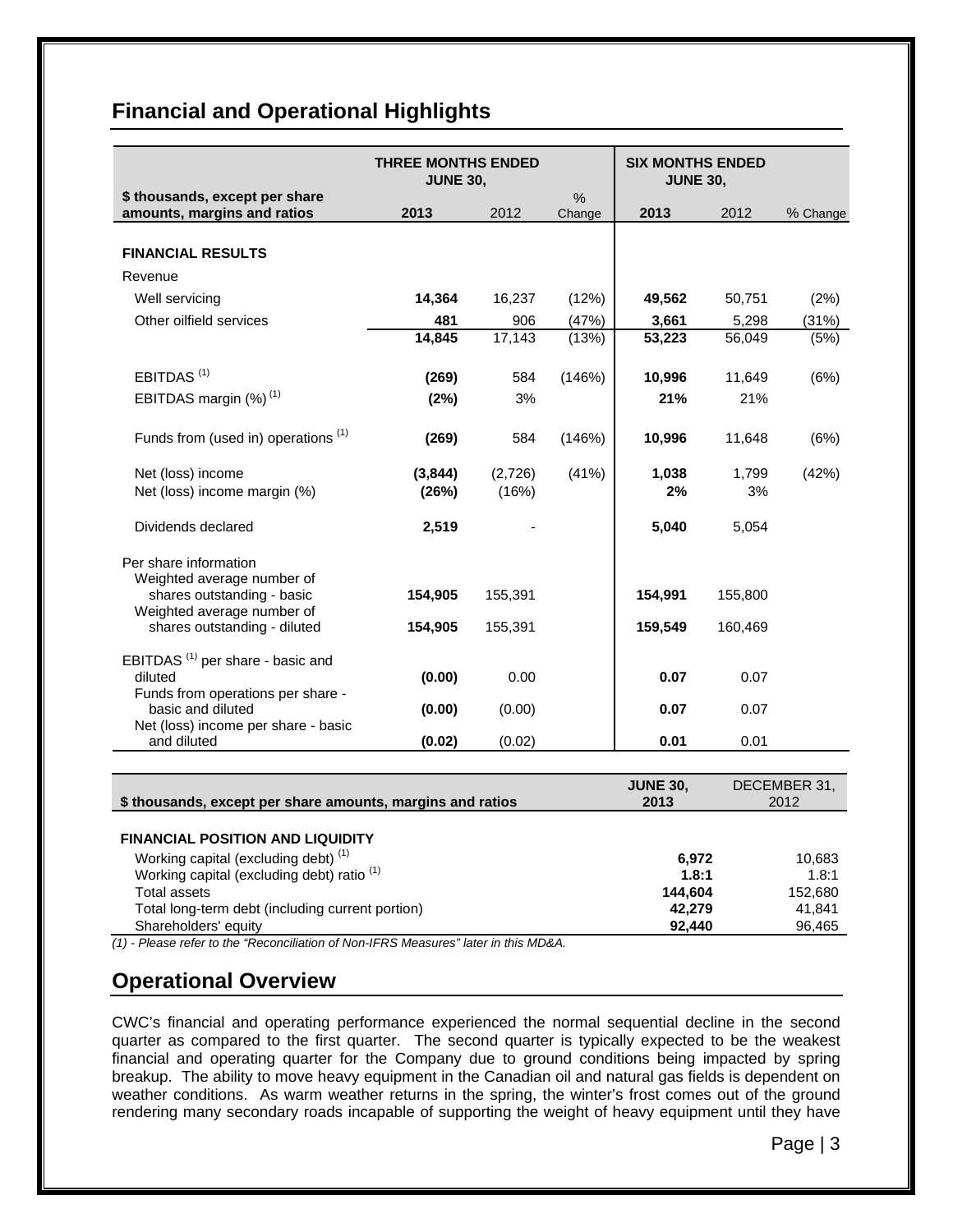thoroughly dried out. The duration of this spring breakup has a direct impact on the Company's activity levels. In addition, many exploration and production areas in northern Canada are accessible only in winter months when the ground is frozen enough to support equipment. The timing and duration of this years' spring breakup, coupled with higher than expected disruptions due to heavy rainfall and wet field conditions, impacted performance more than normally expected and contributed significantly to the decrease in year over year performance for both the three and six month periods ended June 30, 2013 across all of our business lines.

The Company estimates \$3.3 million of revenue from specific jobs and projects was delayed or lost during the second quarter due to wet weather conditions which prevented the mobilization of equipment requested by customers for specific job calls.

Commodity prices are the main activity driver as the Company's customers' exploration and development programs are directly impacted by oil and natural gas prices. Oil and gas producers spend capital on new wells and service operations when they are economic within the context of current and forecasted commodity prices. While U.S. reference crude oil prices have been relatively consistent in the current year, the discount paid for Western Canadian Select ("WCS") crude oil has at times been very significant. WCS is the type of oil most of our exploration and production customers produce. The significant discount is primarily attributed to oil transportation bottlenecks which have limited the opportunity for Canadian crude oil to access export markets where higher prices are available. The price for West Texas Intermediate crude oil ("WTI") averaged US\$94.22 per barrel for the three months ended June 30, 2013 and US\$94.30 for the six months ended June 30, 2013 as compared to US\$93.49 and US\$98.21 for the comparable periods of 2012. The price for WCS Crude oil has averaged CAD\$69.90 for the first six months of 2013 as compared to CAD\$74.25 for the first six months of 2012. On a positive note, the significant discount for Canadian WCS crude oil moderated significantly in the second quarter with WCS averaging CAD\$76.82 per barrel in the second quarter as compared to CAD\$62.99 in the first quarter.

Natural gas prices have improved appreciably in 2013 as compared to 2012, with the average AECO monthly index price being \$3.40 per GJ in the three month period ended June 30 as compared to \$1.74 in the prior year quarter. However, last year saw lower prices than we had experienced in over a decade and while higher prices are good for our customers, we expect producers will require sustained and forecasted pricing at levels above \$4.00 before we anticipate significant levels of activity to return to conventional dry natural gas oriented development.

Consistent with the shift in industry activity away from natural gas oriented development towards oil and liquids rich natural gas development, CWC has shifted focus towards oil related activities. Additionally, for the last year or so, CWC has concentrated on shifting well servicing work towards production maintenance, workovers and abandonments as opposed to completion activity which is more dependent upon drilling activity levels. Currently, we estimate nearly 80% of service rig activity has been on oil wells due to the challenging environment for natural gas production and drilling.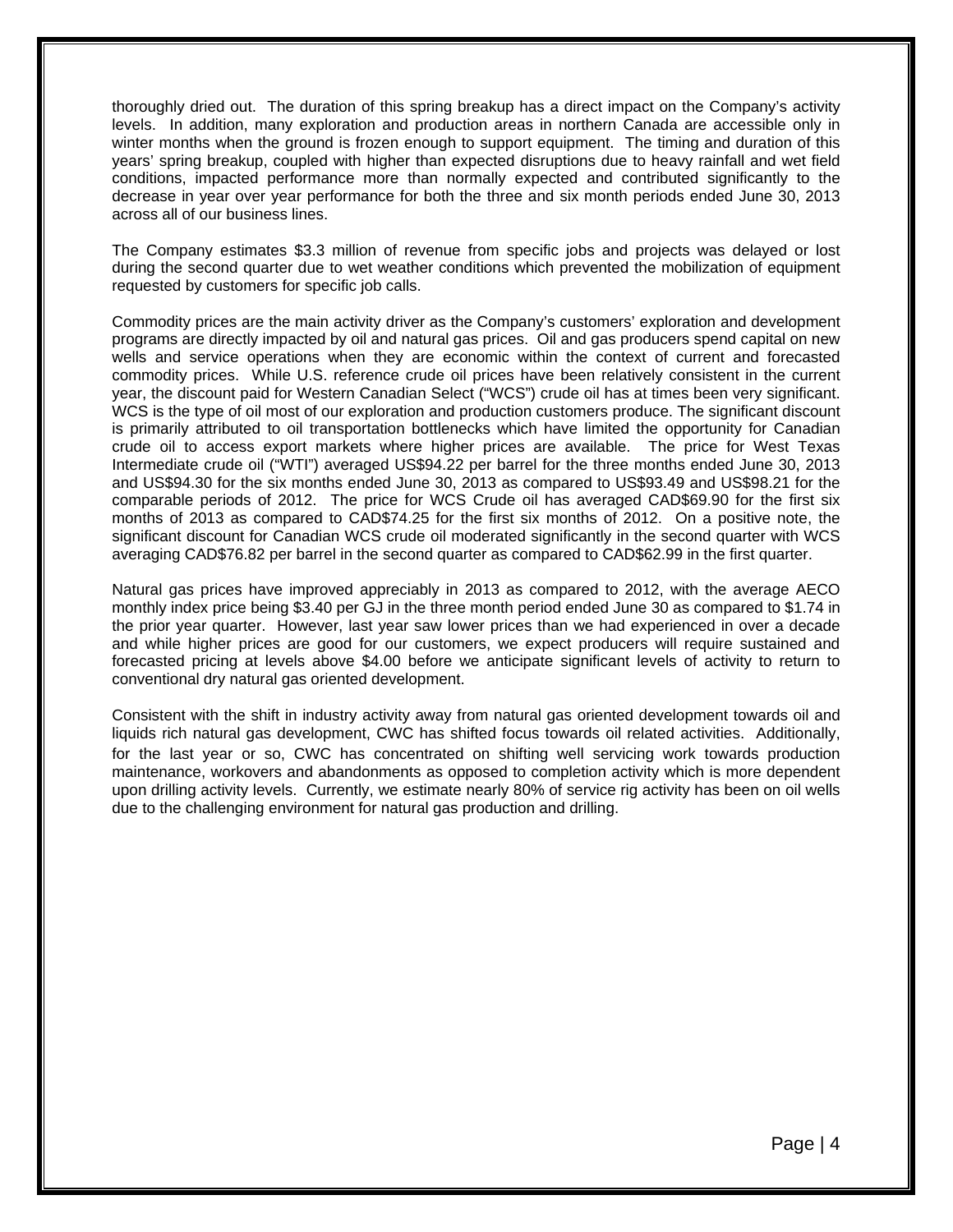### *Well Servicing Division*

|                                       |        | 2013                       | 2012      |           |           |           |
|---------------------------------------|--------|----------------------------|-----------|-----------|-----------|-----------|
| <b>OPERATING HIGHLIGHTS</b>           |        |                            |           |           |           |           |
| <b>WELL SERVICING</b>                 |        | <b>Quarter 2 Quarter 1</b> | Quarter 4 | Quarter 3 | Quarter 2 | Quarter 1 |
| Service Rigs                          |        |                            |           |           |           |           |
| Number of service rigs, end of period | 69     | 68                         | 68        | 65        | 65        | 63        |
| Hours worked                          | 17,700 | 37,689                     | 32,059    | 31,347    | 21,186    | 37,543    |
| Utilization % $(2)$                   | 29%    | 62%                        | 53%       | 52%       | 36%       | 65%       |
| <b>Coil Tubing Units</b>              |        |                            |           |           |           |           |
| Number of units, end of period        | 8      | 8                          | 8         | 8         | 8         | 8         |
| Hours worked                          | 1,045  | 3,285                      | 1,463     | 1,034     | 417       | 3,956     |
| Utilization %                         | 22%    | 68%                        | 30%       | 22%       | 9%        | 90%       |

(2). Utilization is calculated based on 10 hours a day, 365 days a year. New service rigs are added based on the first day of field service. Service rigs requiring their 24,000 hour recertification and/or refurbishment and are out of service for greater than 90 days are excluded from the utilization calculation.

CWC is the  $6<sup>th</sup>$  largest service rig provider in the WCSB, having a modern fleet of 69 service rigs and 8 coil tubing units at June 30, 2013. CWC will be adding three new service rigs in 2013 with one service rig having been added in late June and two new service rigs being added in late July and August. All three of these new rigs are currently planned to be deployed in north central Alberta where we have been building a presence since the fourth quarter of 2012, bringing our expected rig count to six in this area.

As of August 14, 2014, CWC has 70 service rigs consisting of 40 singles, 27 doubles, and 3 slant rigs with 65 being freestanding mobile rigs, 4 being skid mounted and 1 being an anchored mobile double. The average age of CWC's service rig fleet is about 6 years, making CWC's fleet amongst the newest in the WCSB. Service rigs have a very long useful life if properly serviced and maintained and many rigs operating in Western Canada are over 25 years old. In the past eighteen months the Company has added six newly built service rigs to our fleet and refurbished and recertified one previously unused service rig. Customer acceptance of our new, high quality equipment, continues to gain momentum. Both customers and field personnel generally prefer to use newer equipment due to lighter weight, better design, and modern safety features. Rig services include completions, maintenance, workovers and abandonments with depth ratings from 1,500 to 5,000 metres. Our service rig fleet, with its leading edge technology, continues to stand out in an industry characterized by ageing equipment and infrastructure.

CWC's Class I, II and III coil tubing units have depth ratings from 1,500 to 4,000 metres and are well positioned for the changing demand of our customers for deeper depth capabilities.

Consistent with general industry activity levels, our service rig utilization was lower in the current year three and six month periods when compared to comparable periods of the prior year. There has been a general reduction in oilfield service activities as many oil and gas exploration and production companies moderated their activity levels in the current year due to a number of factors including limited access to capital markets for funding and a more prolonged period of wet weather and spring breakup in the current year.

Our coil tubing units experienced higher utilization in the current year quarter than in the prior year quarter as a result of improved sales focus and operational excellence. On a year to date basis, for the six months ended June 30, 2013, coil utilization is below the prior year due to lower industry activity levels for reasons consistent with those impacting our service rig utilization levels.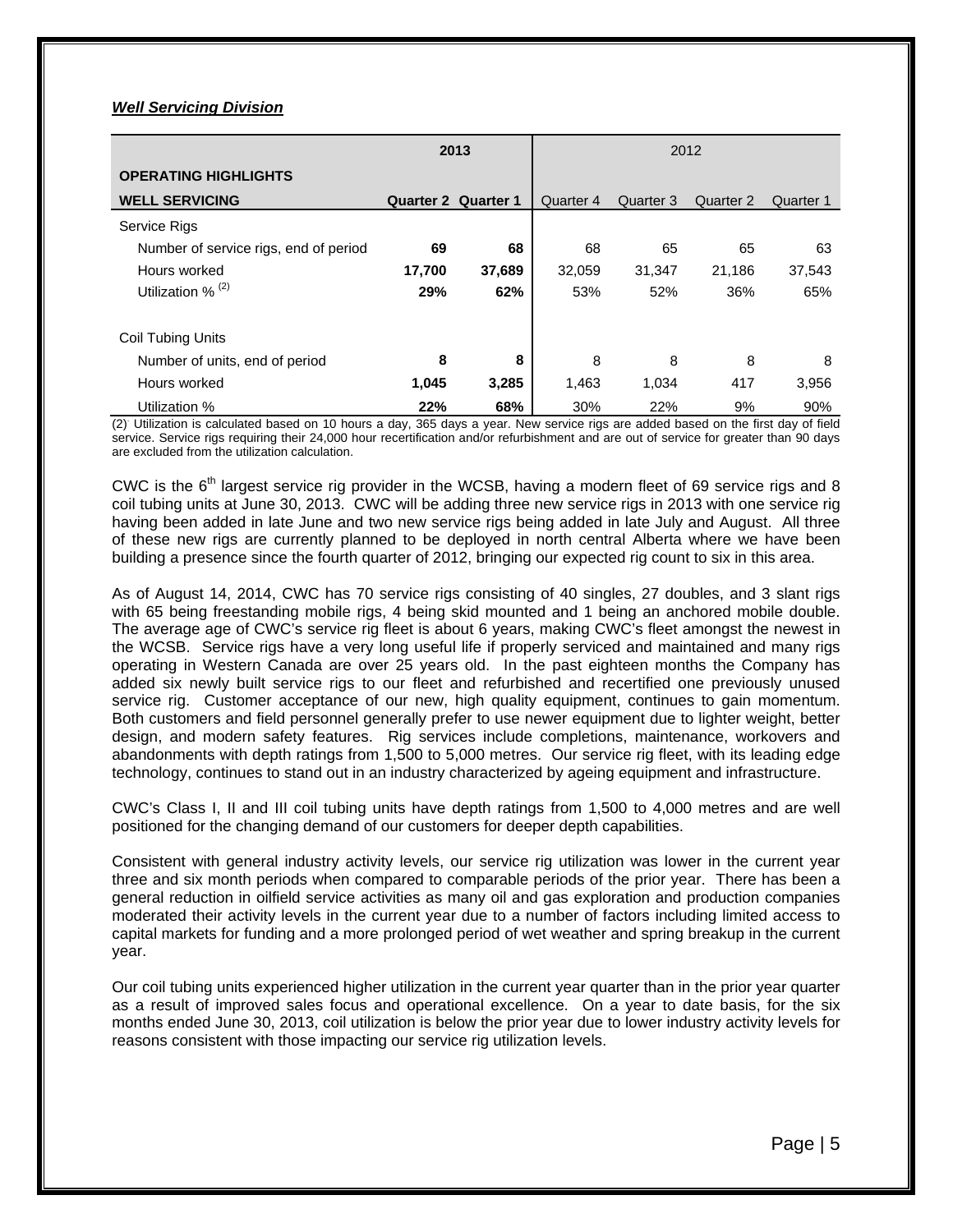### *Other Oilfield Services*

|                                | 2013             |                  | 2012      |           |           |           |  |
|--------------------------------|------------------|------------------|-----------|-----------|-----------|-----------|--|
| <b>OPERATING HIGHLIGHTS</b>    |                  |                  |           |           |           |           |  |
| <b>OTHER OILFIELD SERVICES</b> | <b>Quarter 2</b> | <b>Quarter 1</b> | Quarter 4 | Quarter 3 | Quarter 2 | Quarter 1 |  |
| Snubbing Units                 |                  |                  |           |           |           |           |  |
| Number of units, end of period | 6                | 6                | 7         | 7         | 7         |           |  |
| Hours worked                   | 220              | 1.460            | 1.191     | 574       | 241       | 2,065     |  |
| Utilization %                  | 5%               | 28%              | 23%       | 11%       | 5%        | 46%       |  |
| <b>Well Testing Units</b>      |                  |                  |           |           |           |           |  |
| Number of units, end of period | 11               | 11               | 11        | 11        | 11        | 12        |  |
| Number of tickets billed       | 76               | 376              | 204       | 410       | 238       | 468       |  |

Other Oilfield Services comprised 3% and 7% of total revenues for the three and six month periods ended June 30, 2013 respectively and 6% of CWC's property and equipment net book value as at June 30, 2013, and therefore represents only a small component of CWC's overall activities.

CWC's Other Oilfield Services segment provides a variety of services for the completion and production phases of oil and natural gas wells from its 6 snubbing units and 11 well testing units. The snubbing division continues to be negatively affected by low activity on natural gas projects that suit our equipment. We attribute the lower number of well testing jobs in the current year three and six month periods to a decrease in the amount of well completion activity in the industry.

## **Outlook**

We anticipate a better second half for 2013 based on our expectation that wet weather and soft ground conditions experienced in the second quarter are finally behind us and we will return to more normal levels of activity. Recent NYMEX crude oil prices have been above US\$100 per barrel and Canadian crude oil differentials have narrowed providing a better price for the WCS and other Western Canadian crude oil types. We expect this will improve the economics for our customers and the demand for our services. We expect much of the work we were unable to perform due to wet conditions in the second quarter will end up only being delayed work and will result in more robust demand in the latter part of the year as oil and gas companies try to catch up on their programs.

The capital markets remain very selective in which producing companies have access to additional capital. We believe market sentiment is being impacted by the high profile challenges being faced by pipeline companies to expand take away capacity from Western Canada to both domestic and export markets and the potential for new impediments to continued expansion of crude oil shipments by rail. We remain optimistic the uncertainty regarding these issues will be resolved and anticipate both pricing for Western Canadian crude and market sentiment will improve if and when this happens. Improved pricing and market sentiment towards the oil and gas sector will enable our customers to raise additional funds to spend on the types of services offered by CWC.

Alberta natural gas prices at AECO have been significantly higher than in 2012, averaging \$3.16/GJ in the first six months of 2013 as compared to \$2.06/GJ in the first six months of 2012. However, current storage is now at or above five year average levels and AECO prices have dipped below \$2.30/GJ. Our Other Oilfield Services segment is impacted more by natural gas activity levels due to the nature of the work typically performed by our snubbing and testing equipment. We remain optimistic the supply/demand balance for North American natural gas is improving and the outlook for an increase in natural gas activity, including the demand for all of our services, should follow if this occurs. The market appears to support this view as AECO forward prices currently show an increasing trend to almost \$4.00/GJ for calendar 2018.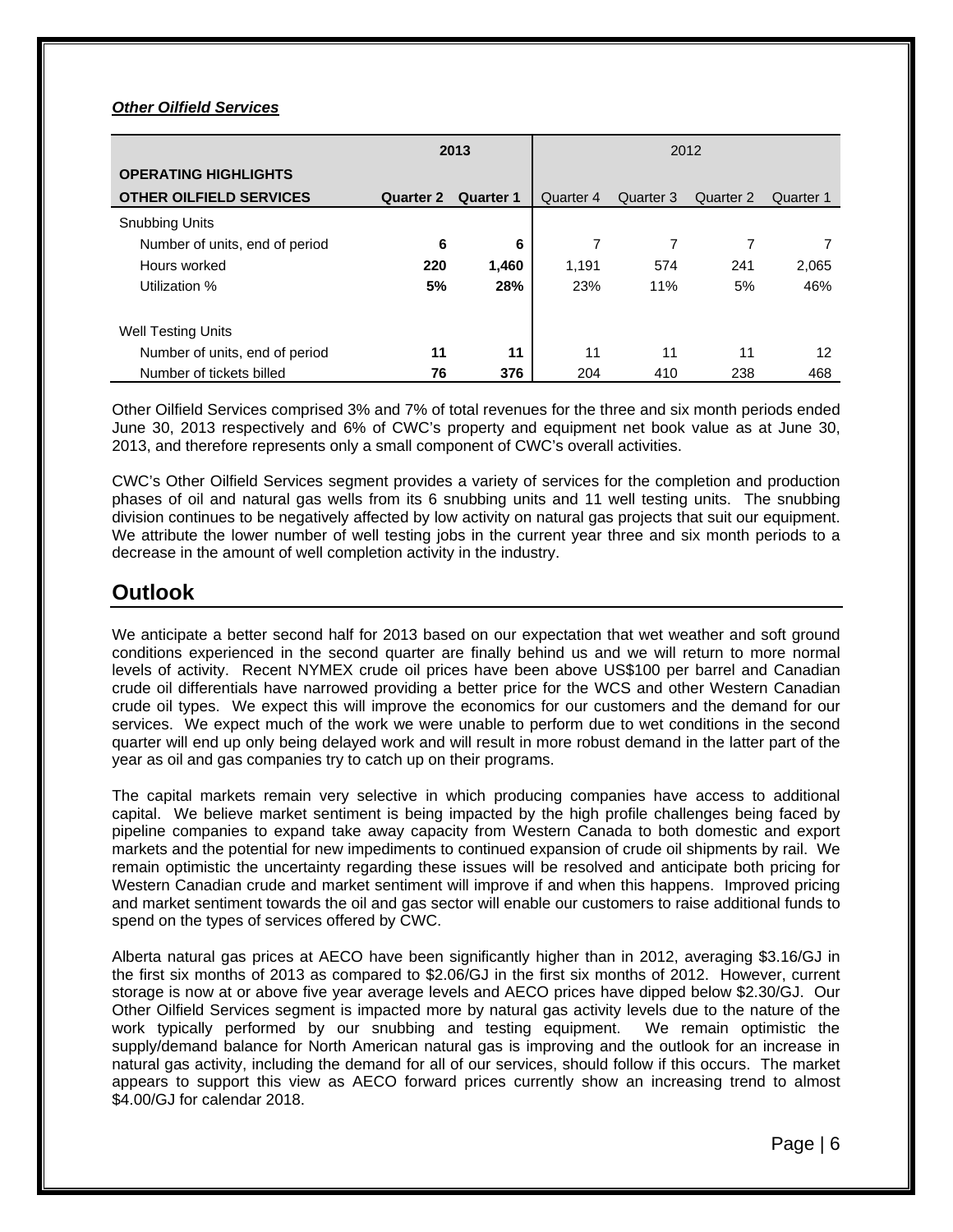As of August 14, 2013, CWC has completed a significant portion of our approved 2013 capital expenditure budget. In December 2012, the Board of Directors approved a 2013 capital expenditure program to build 3 new service rigs to continue supporting our growth into Slave Lake/Wabasca and the completion of 1 new Class III, 2 inch coil tubing unit. We have now taken delivery of two of our new service rigs with deployment anticipated shortly. Delivery of our coil tubing unit has faced repeated delays by the manufacturer and, based on these delays and continued uncertainty over a firm delivery date by the manufacturer, CWC has decided to put the construction of this unit on hold.

| \$ thousands, except        |                                                             | <b>THREE MONTHS ENDED</b><br><b>JUNE 30,</b> |                        | <b>SIX MONTHS ENDED</b><br><b>JUNE 30,</b> |          |          |  |
|-----------------------------|-------------------------------------------------------------|----------------------------------------------|------------------------|--------------------------------------------|----------|----------|--|
| margins                     | 2013                                                        | 2012                                         | % Change               | 2013                                       | 2012     | % Change |  |
| Revenue                     |                                                             |                                              |                        |                                            |          |          |  |
| Well servicing              | \$14,364                                                    | \$16,237                                     | (12%)                  | \$49,562                                   | \$50,751 | (2%)     |  |
| Other oilfield services     | 481                                                         | 906                                          | (47%)                  | 3,661                                      | 5,298    | (31%)    |  |
|                             | 14,845                                                      | 17,143                                       | (13%)                  | 53,223                                     | 56,049   | (5%)     |  |
| Direct operating expenses   |                                                             |                                              |                        |                                            |          |          |  |
| Well servicing              | 11,002                                                      | 12,023                                       | (8%)                   | 32,203                                     | 33,112   | (3%)     |  |
| Other oilfield services     | 750                                                         | 1,168                                        | (36%)                  | 3,069                                      | 4,154    | (26%)    |  |
|                             | 11,752                                                      | 13,191                                       | $(11\%)$               | 35,272                                     | 37,266   | (5%)     |  |
| Gross margin (1)            |                                                             |                                              |                        |                                            |          |          |  |
| Well servicing              | 3,362                                                       | 4,214                                        | (20%)                  | 17,359                                     | 17,639   | (2%)     |  |
| Other oilfield services     | (269)                                                       | (262)                                        | 3%                     | 592                                        | 1,144    | (48%)    |  |
|                             | 3,093                                                       | 3,952                                        | (22%)                  | 17,951                                     | 18,783   | (4%)     |  |
| Gross margin percentage (1) |                                                             |                                              |                        |                                            |          |          |  |
| Well servicing              | 23%                                                         | 26%                                          | (3%)                   | 35%                                        | 35%      | 0%       |  |
| Other oilfield services     | (56%)                                                       | (29%)                                        | (27%)                  | 16%                                        | 22%      | (6%)     |  |
| $D1 - 2$<br>والمسالات       | 21%<br>$\mathcal{L}$ N/ $\mathcal{L}$ IFDO M/ $\mathcal{L}$ | 23%<br>$22.1 -$                              | (2%)<br>$LL: L$ $MDQA$ | 34%                                        | 34%      | 0%       |  |

# **Discussion of Financial Results**

*(1) - Please refer to the "Reconciliation of Non-IFRS Measures" later in this MD&A.* 

#### **Revenue**

Revenue for the second quarter of 2013 was \$14.8 million, a decrease of \$2.3 million from the second quarter of 2012. The decrease in revenue is due to lower activity and utilization levels across almost all of our business lines with the exception of coil tubing services which experienced slightly higher utilization in the current year quarter.

Revenue for the six months ended June 30, 2013 was \$53.2 million, a decrease of \$2.8 million from the first half of 2012. The decrease in revenue is due to lower activity and utilization levels across almost all of our business lines with most of the year to date decrease occurring in the second quarter.

CWC continues to focus on providing production and maintenance oriented services to better capitalized and financed senior and intermediate E&P companies. In the second quarter of 2013, approximately 68% of our revenue was derived from our top ten customers, the majority of which are large or intermediate E&P companies.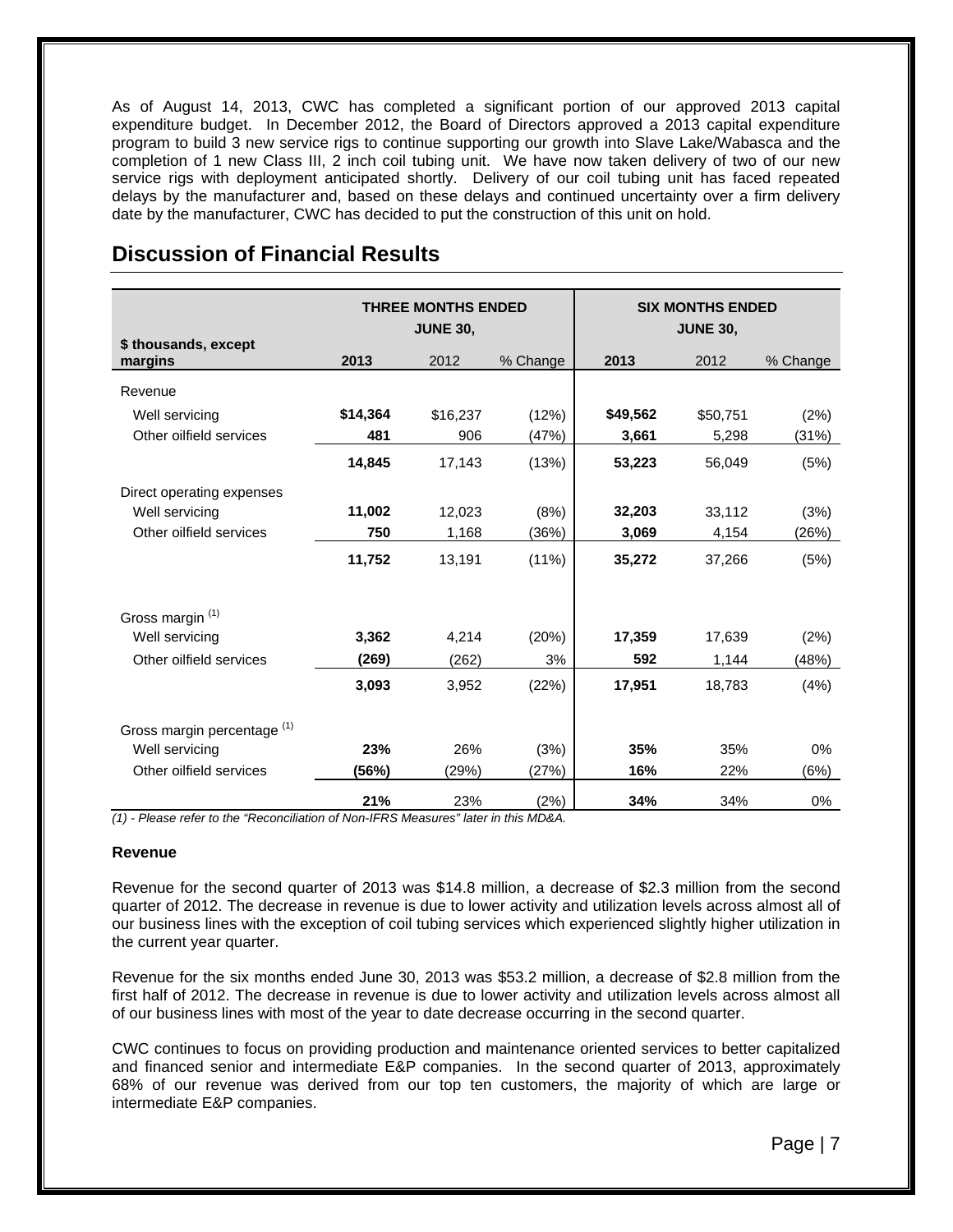### **Gross Margin and Direct Operating Expenses**

Many operating costs are variable in nature and increase or decrease with activity levels such that much of the change in operating costs in the year over year periods correspond to the increase or decrease in revenue in the current period compared to the prior period. Labour cost is the largest cost incurred by the Company, with much of this cost being variable in nature. However, there is also a portion of our labour costs which are fixed in nature and do not reduce, even in periods of lower activity. As a result, while revenues declined by 13% in the current year quarter, operating costs declined by only 11%. For the six months ended June 30, 2013, both revenues and operating costs are lower by 5%.

The decrease in gross margin in both the three and six month periods ended June 30, 2013 is due to the percentage reduction in revenues in the current year periods exceeding the percentage reduction in operating costs in the current year periods as compared to the prior year periods.

|                                     | <b>THREE MONTHS ENDED</b><br><b>JUNE 30.</b> |       |                | <b>SIX MONTHS ENDED</b><br><b>JUNE 30.</b> |       |                |
|-------------------------------------|----------------------------------------------|-------|----------------|--------------------------------------------|-------|----------------|
| \$ thousands, except margins        | 2013                                         | 2012  | $\%$<br>Change | 2013                                       | 2012  | $\%$<br>Change |
| Selling and administrative expenses | 3.362                                        | 3.368 | 0%             | 6.955                                      | 7.134 | (3%)           |

### **Selling and Administrative Expenses**

Selling and administrative expenses have remained relatively consistent year over year for both the three month and six month periods ended June 30, 2013. Many of the costs in this category, such as building and office rent, and office staff salaries are relatively fixed in nature and are not subject to significant fluctuation on a quarterly basis. Other costs such as professional and legal fees can fluctuate depending on specific services received in the period. There have been no significant changes in the structure of our selling and administration areas between 2013 and 2012. Management believes the current structure and therefore level of expenses will continue to be adequate to allow for our planned growth in activity and revenues.

#### **EBITDAS**

|                                   |       | <b>THREE MONTHS ENDED</b> |          |        | <b>SIX MONTHS ENDED</b> |                |
|-----------------------------------|-------|---------------------------|----------|--------|-------------------------|----------------|
|                                   |       | <b>JUNE 30.</b>           |          |        | <b>JUNE 30.</b>         |                |
| \$ thousands, except margins      | 2013  | 2012                      | % Change | 2013   | 2012                    | $\%$<br>Change |
| EBITDAS <sup>(1)</sup>            | (269) | 584                       | (146%)   | 10,996 | 11.649                  | (6%)           |
| EBITDAS margin (%) <sup>(1)</sup> | (2%)  | 3%                        | (5%)     | 21%    | 21%                     | (-%)           |

*(1) - Please refer to the "Reconciliation of Non-IFRS Measures" later in this MD&A.* 

EBITDAS for the three months ended June 30, 2013 has declined in comparison to the three months ended June 30, 2012. This is a result of the decrease in gross margin as selling and administrative costs have remained consistent year over year. Year to date, although EBITDAS has declined by \$0.6 million, EBITDAS as a percentage of revenues remains unchanged at 21%. Management uses EBITDAS as a measure of the cash flow generated by the Company. Positive EBITDAS provides the cash flow needed to grow our business through the purchase of new equipment or business acquisitions, maintain a dividend for our shareholders, repurchase outstanding common shares under the Normal Course Issuer Bid, and reduce outstanding long-term debt.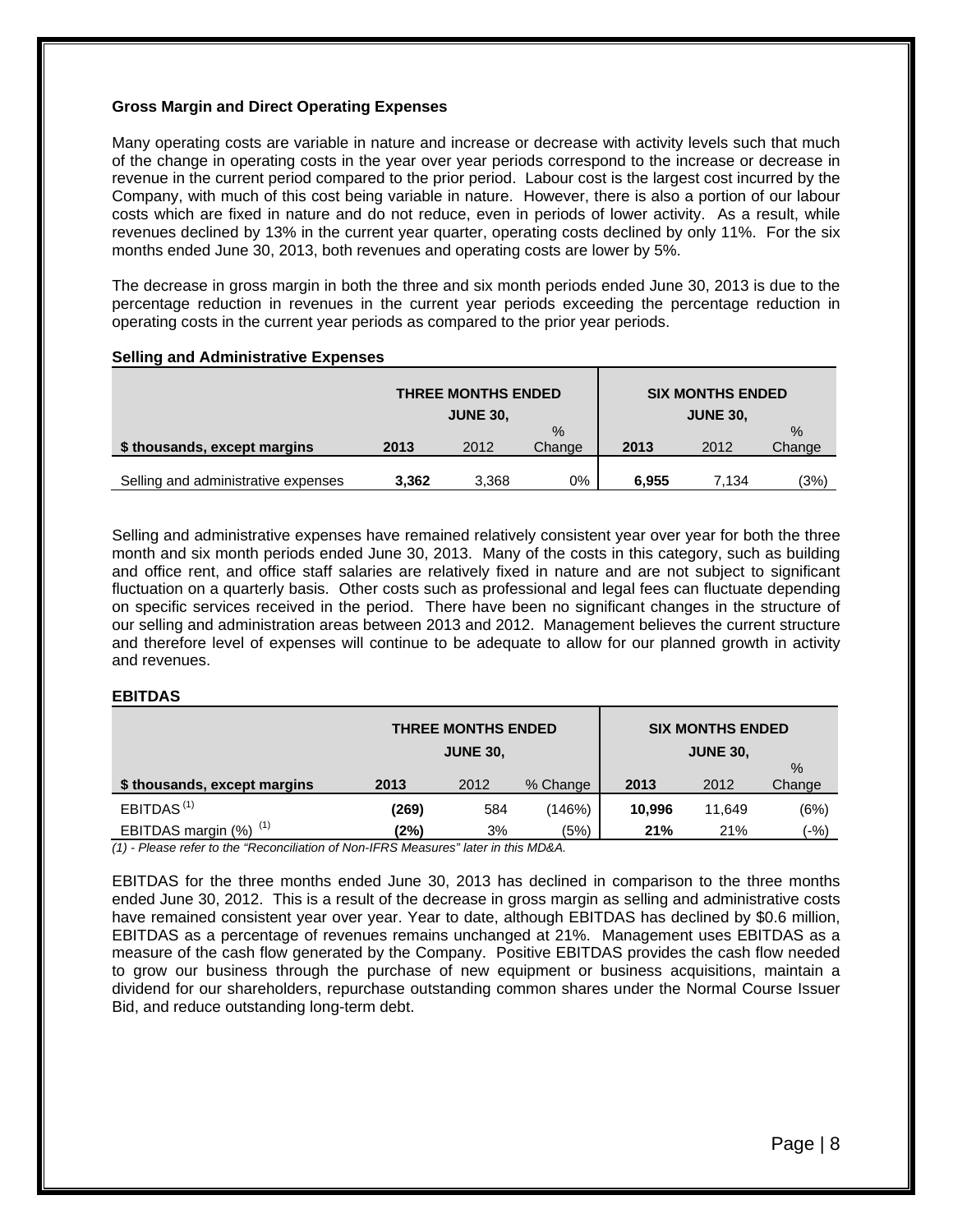| <b>Stock-based Compensation</b> |  |
|---------------------------------|--|
|---------------------------------|--|

|                              |                 | <b>THREE MONTHS ENDED</b> |          |      | <b>SIX MONTHS ENDED</b> |        |
|------------------------------|-----------------|---------------------------|----------|------|-------------------------|--------|
|                              | <b>JUNE 30.</b> |                           |          |      | $\frac{0}{0}$           |        |
| \$ thousands, except margins | 2013            | 2012                      | % Change | 2013 | 2012                    | Change |
| Stock based compensation     | 188             | 218                       | (14%)    | 390  | 402                     | (3%)   |

Stock based compensation is a function of the outstanding stock options and restricted share units being expensed over their vesting term. The decrease in stock based compensation is primarily a result of graded vesting which results in a reducing stock based compensation expense over the three year vesting term of individual stock option and restricted share unit grants. The non-cash expense related to stock based compensation plans is a result of 9.3 million stock options outstanding and 0.7 million restricted share units outstanding.

#### **Finance Costs**

|                              |       | <b>THREE MONTHS ENDED</b> |          |       | <b>SIX MONTHS ENDED</b> |                |  |
|------------------------------|-------|---------------------------|----------|-------|-------------------------|----------------|--|
|                              |       | <b>JUNE 30.</b>           |          |       | <b>JUNE 30.</b>         |                |  |
| \$ thousands, except margins | 2013  | 2012                      | % Change | 2013  | 2012                    | $\%$<br>Change |  |
| Finance costs                | 1.558 | 705                       | 121%     | 2.213 | 1,474                   | 50%            |  |

During the second quarter the Company entered into a new long term credit facility the details of which are more fully described in the section titled "**Liquidity and Capital Resources – Sources of funds".** This new facility replaced both a non-revolving term debt facility and a revolving facility both of which were subject to maturity on April 30, 2014. The interest rates under both facilities were higher than the interest rates under the new long term debt facility with the old term facility interest rate being 7.42% per annum. In conjunction with the early termination of the term debt facility, a cash payment of \$0.7 million was made in accordance with the terms of the fixed term non-revolving facility and a \$0.2 million noncash charge related to accelerated accretion of deferred loan fees was recorded as finance costs in the current quarter. Although the new facility resulted in increased cash costs in the current quarter, lower future interest costs and the financial flexibility provided by having a three year revolving facility requiring no principal payments until maturity on June 21, 2016 is expected to more than offset this one time cost.

#### **Depreciation**

|                              | <b>THREE MONTHS ENDED</b><br><b>JUNE 30.</b> |       |          |       | <b>SIX MONTHS ENDED</b><br><b>JUNE 30.</b> | $\frac{9}{6}$ |
|------------------------------|----------------------------------------------|-------|----------|-------|--------------------------------------------|---------------|
| \$ thousands, except margins | 2013                                         | 2012  | % Change | 2013  | 2012                                       | Change        |
| Depreciation                 |                                              |       |          |       |                                            |               |
| Well servicing               | 2,644                                        | 2,678 | (1%)     | 6,178 | 6,062                                      | 2%            |
| Other oilfield services      | 304                                          | 290   | 5%       | 623   | 629                                        | (1%)          |
| Corporate                    | 122                                          | 146   | (16%)    | 257   | 280                                        | (8%)          |
|                              | 3,070                                        | 3.114 | (1%)     | 7,058 | 6,971                                      | 1%            |

Depreciation for the three and six months ended June 30, 2013 was consistent with the comparative periods of 2012. Depreciation for service rigs is based on hours of work. As a result, an increase or decrease in hours worked for an individual service rig results in an increase or decrease in depreciation expense for that individual service rigs. However, there can be significant variation in the historical cost basis for our service rigs based on type and our newest service rigs, which have the highest cost and depreciation rate per hour, also typically have higher utilization. Our coil tubing units are depreciated straight line resulting in consistent depreciation expense regardless of utilization or hours of use.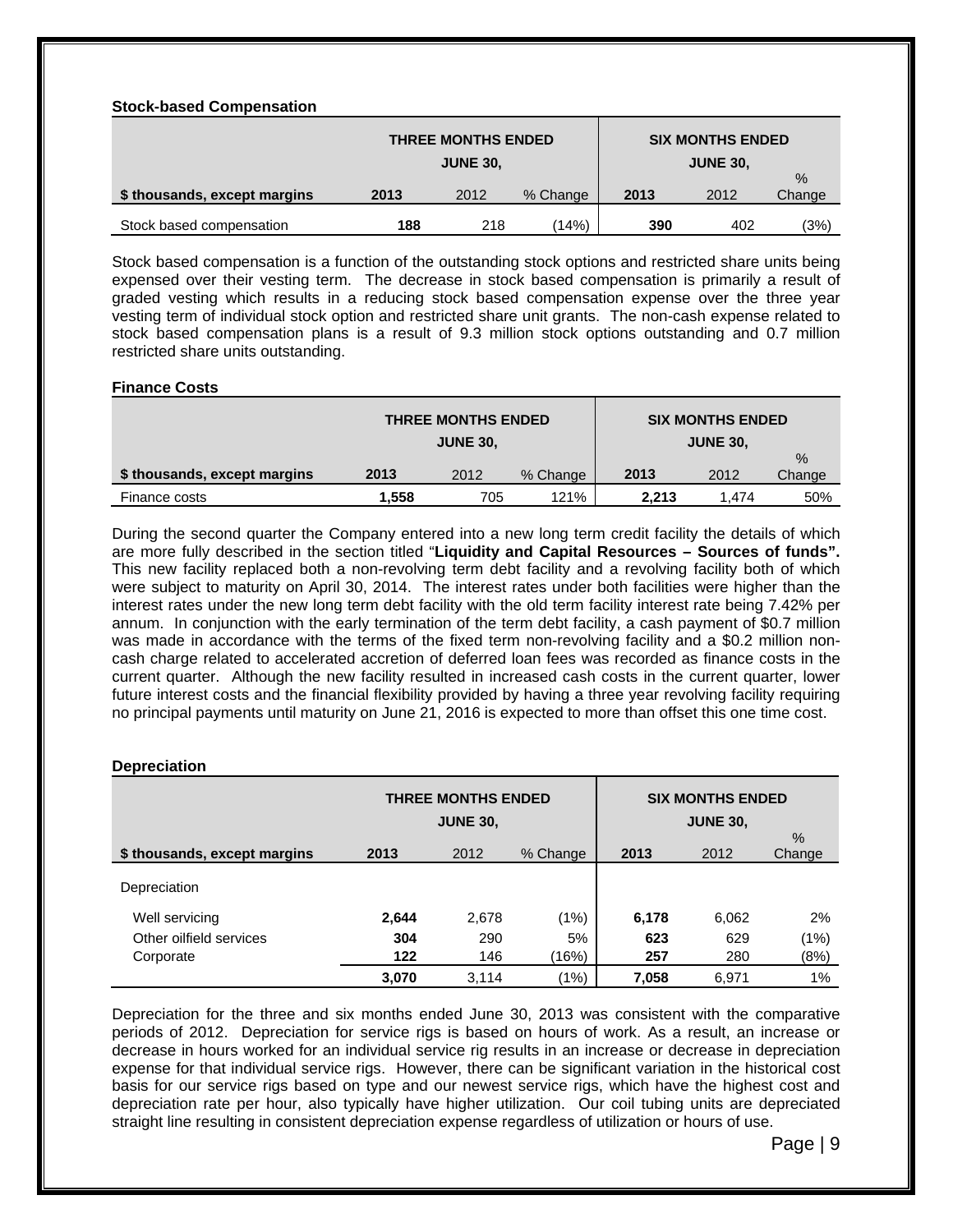### **Loss (gain) on Sale of Equipment**

|                                  |      | <b>THREE MONTHS ENDED</b><br><b>JUNE 30.</b> |          |       | <b>SIX MONTHS ENDED</b><br><b>JUNE 30.</b> |          |
|----------------------------------|------|----------------------------------------------|----------|-------|--------------------------------------------|----------|
| \$ thousands, except margins     | 2013 | 2012                                         | % Change | 2013  | 2012                                       | % Change |
| Loss (gain) on sale of equipment | 13   | 61                                           | (79%)    | (131) | 107                                        | (222%)   |

Management continually monitors the asset mix and equipment needs and invests and divests assets as needed to optimize our operations. During the first quarter of 2013 one snubbing unit was sold at a gain which accounts for the gain on a year to date basis.

#### **Income Taxes**

|                                | <b>THREE MONTHS ENDED</b><br><b>JUNE 30.</b> |      |          | <b>SIX MONTHS ENDED</b><br><b>JUNE 30.</b> |      |          |
|--------------------------------|----------------------------------------------|------|----------|--------------------------------------------|------|----------|
| \$ thousands, except margins   | 2013                                         | 2012 | % Change | 2013                                       | 2012 | % Change |
| Deferred income tax (recovery) |                                              |      |          |                                            |      |          |
| expense                        | (1.260)                                      | 797) | (58%)    | 422                                        | 887  | (52%)    |

Based on the net income before taxes of \$1.5 million for the six months ended June 30, 2013 and an expected income tax rate of 25%, an income tax expense of \$0.4 million was incurred. The Company has substantial tax pools and non-capital losses available to reduce future taxable income such that no cash taxes are expected to be payable in 2013.

#### **Net (loss) income**

|                              | <b>THREE MONTHS ENDED</b><br><b>JUNE 30.</b> |         |          | <b>SIX MONTHS ENDED</b><br><b>JUNE 30.</b> |      |          |
|------------------------------|----------------------------------------------|---------|----------|--------------------------------------------|------|----------|
| \$ thousands, except margins | 2013                                         | 2012    | % Change | 2013                                       | 2012 | % Change |
| Net (loss) income            | (3.844)                                      | (2,726) | (41%)    | 1,038                                      | .799 | (42%)    |

The net loss for the three months ended June 30 increased by \$1.1 million in the current year as compared to the same period of 2012 due primarily to the reduced gross margin and increased finance costs associated with the termination of the previous term debt facility. In the absence of having incurred the financing costs associated with the early termination of the previous debt facility, the net loss for the three months ended June 30, 2013 would have been \$3.1 million (Net loss of \$3.8 million less \$0.7 million early termination fee, less \$0.2 million accelerated amortization of deferred debt fees, plus \$0.2 million income tax).

The net income for the six months ended June 30 decreased by \$0.8 million in the current year as compared to the prior year due primarily to the reduced year over year gross margin in the second quarter and increased finance costs associated with the termination of the previous term debt facility also incurred in the second quarter.

In the absence of having incurred the financing costs associated with the early termination of the previous debt facility, the net income for the six months ended June 30, 2013 would have been \$1.7 million (Net income of \$1.0 million plus \$0.7 million early termination fee, plus \$0.2 million accelerated amortization of deferred debt fees, less \$0.2 million income tax).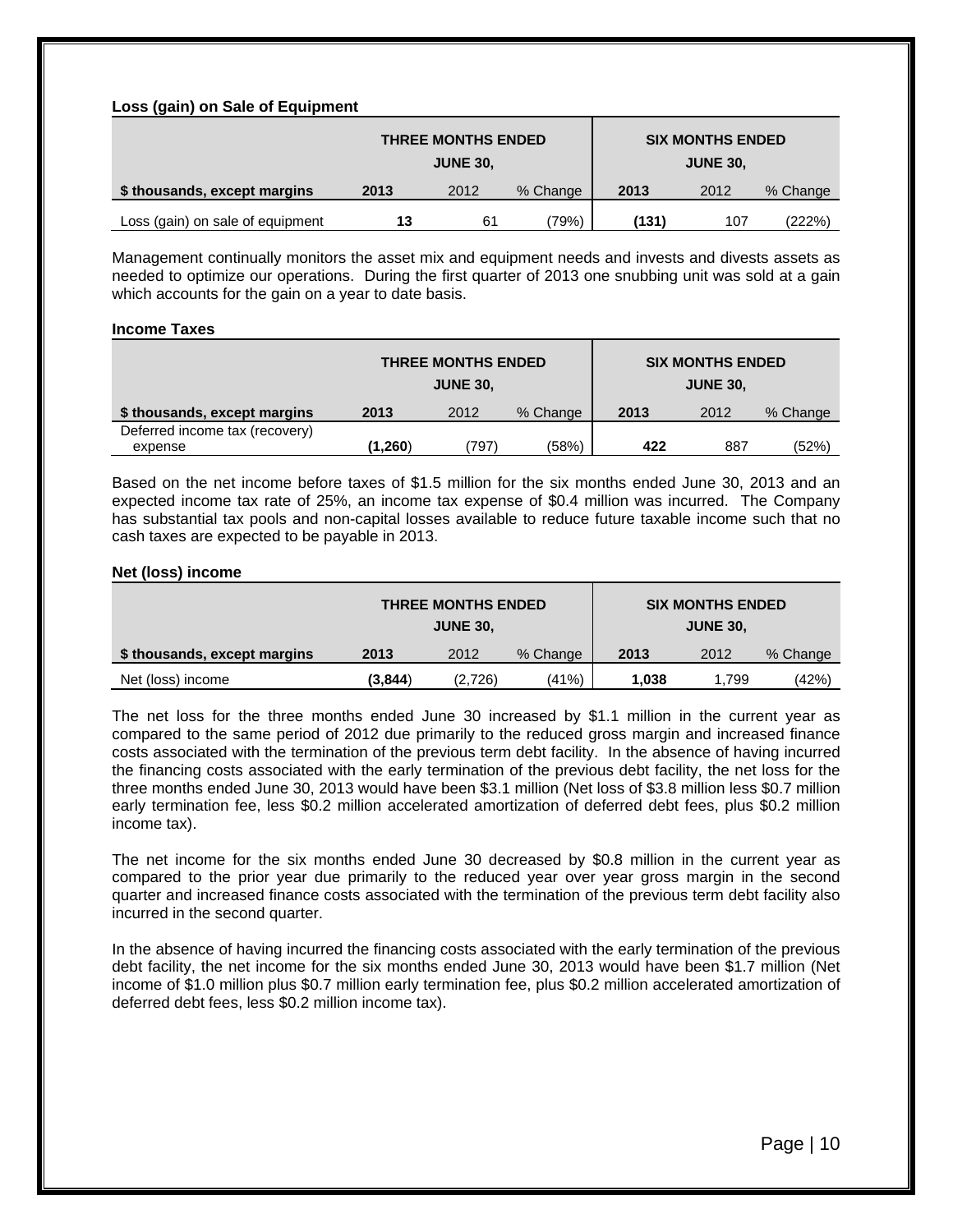## **Liquidity and Capital Resources**

#### **Sources of funds:**

During the three and six months ended June 30, 2013, the Corporation financed capital expenditures with cash flow from operations, changes in working capital and bank debt.

At June 30, 2013, the Corporation had positive working capital excluding debt of \$7.0 million (Please refer to the "Reconciliation of Non-IFRS Measures" later in this MD&A).

The Company entered into a new credit facility with a syndicate of three Canadian financial institutions on June 21, 2013 (the "Credit Facility"). The Credit Facility currently provides the Company with a \$75 million extendible revolving term facility (the "Bank Loan") with an additional \$25 million available pursuant to an accordion feature. The accordion feature provides the Company with an ability to increase the maximum borrowings under the Bank Loan to up to \$100 million, subject to the approval of the lenders. The Bank Loan is for a committed term until June 21, 2016 (the "Maturity Date"). No principal payments are required under the Bank Loan until June 21, 2016, at which time any amounts outstanding are due and payable.

The Bank Loan bears interest based on a sliding scale pricing grid tied to the Company's trailing debt to cash flow (Earnings before income taxes, depreciation, amortization, and stock based compensation – "EBITDAS") ratio as defined in the Credit Agreement: from a minimum of the bank's prime rate plus 0.75% to a maximum of the bank's prime rate plus 2.25% or from a minimum of the bankers acceptances rate plus a stamping fee of 1.75% to a maximum of the bankers acceptances rate plus a stamping fee of 3.25%. Standby fees under the Bank Loan range between 0.39% and 0.73%. Interest and fees under the Bank Loan is payable monthly. The Company has the option to borrow funds denominated in either Canadian or United States dollars under the Facility.

As at June 30, 2012, drawings under the Bank Loan totaled \$42.3 million, leaving \$32.7 million of immediately available and undrawn capacity under the Bank Loan.

The Bank Loan is secured by a security agreement covering all of the assets of the Company and a first charge Security Interest covering all assets of the Company. Under the terms of the Bank Loan, the Company is required to comply with certain financial covenants. As of June 30, 2013, the Company is in compliance with each of those financial covenants.

Effective July 1, 2013 the applicable rates under the agreement are: bank prime rate plus 1.25%, bankers acceptances rate plus a stamping fee of 2.25%, and standby fee rate of 0.51%.

The current portion of long term debt is \$0.2 million and consists entirely of amounts payable under finance leases.

#### **Capital requirements:**

Over the past 3 years the Company has been increasing its asset base of service rigs and coil tubing units. Most capital expenditures are discretionary in nature and are incurred with a view to increase the size and revenue generating capacity of the business as opposed to being required in order to maintain the current business operations. As at June 30, 2013, the Company has capital spending plans as noted in the section titled **"Capital Expenditures"**. Additional discretionary capital expenditures will be required in order to continue to grow the Company's assets and revenues in the future. It is anticipated future cash requirements for capital expenditures will be met through a combination of funds generated from operations and bank debt from existing credit facilities as required. However, additional funds may be raised by additional bank debt, other forms of debt, the sale of assets, or the issue of equity.

CWC may require additional financing in the future to implement its strategies and business objectives. It is possible that such financing will not be available, or if available, will not be available on favorable terms. If CWC issues any shares in the future to finance its operations or implement its strategies, the current shareholders of CWC may incur a dilution of their interest.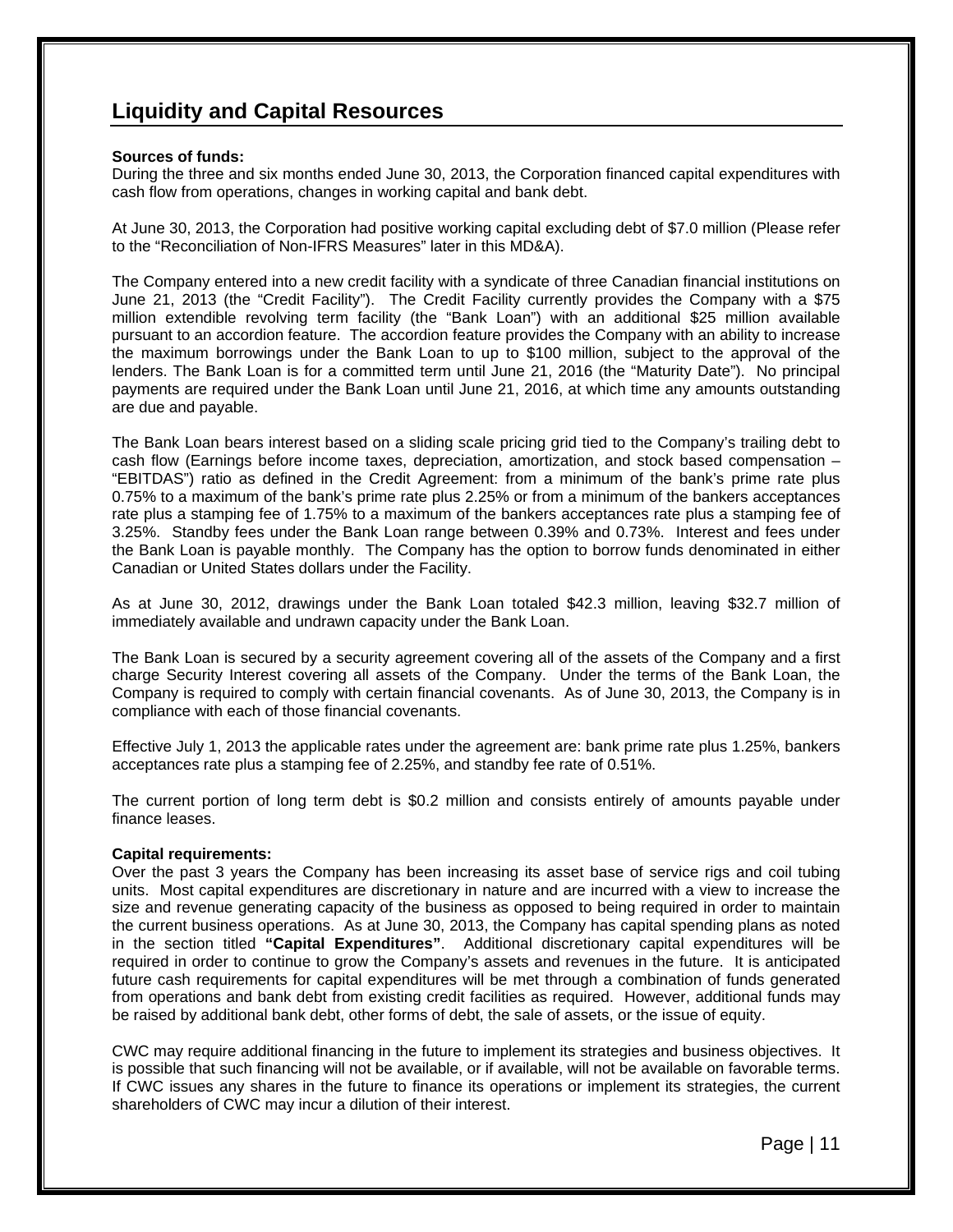#### **Dividends, Normal Course Issuer Bid and Outstanding Share Data:**

The following table summarizes outstanding share data and potentially dilutive securities:

|                        | <b>August 14, 2013</b> |
|------------------------|------------------------|
| Common shares          | 155,138,066            |
| Stock options          | 8,323,013              |
| Restricted share units | 760,000                |

The following table summarizes dividends paid since December 31, 2011:

| <b>Declaration Date</b> | <b>Record Date</b> | <b>Payment Date</b> | Dividend per Common Share |
|-------------------------|--------------------|---------------------|---------------------------|
| March 20, 2012          | June 29, 2012      | July 13, 2012       | \$0.03250                 |
| August 13, 2012         | September 28, 2012 | October 15, 2012    | \$0.01625                 |
| November 15, 2012       | December 31, 2012  | January 15, 2012    | \$0.01625                 |
| February 7, 2013        | March 29, 2013     | April 15, 2013      | \$0.01625                 |
| May 9, 2013             | June 28, 2013      | July 15, 2013       | \$0.01625                 |
| August 14, 2013         | September 30, 2013 | October 15, 2013    | \$0.01625                 |

The declaration of dividends is determined on a quarter by quarter basis by the Board of Directors and reflects CWC's positive view on the sustainability of its cash flows and earnings in the future.

During the first six months of 2013, 439,500 common shares were purchased under the Normal Course Issuer Bid ("NCIB"). The Company renewed its NCIB effective April 1, 2013, to purchase from time to time, as it considered advisable, up to 7,755,795 of its issued and outstanding common shares on the open market through the facilities of the TSX Venture Exchange ("TSXV"). The price that the Company will pay for any common share under the NCIB will be the prevailing market price on the TSXV at the time of such purchase. From July 1, 2013 to August 14, 2013, no shares were purchased under the renewed NCIB. The NCIB expires on March 31, 2014.

#### **Capital Expenditures**

| \$ thousands, except per share            | <b>THREE MONTHS ENDED</b><br><b>JUNE 30</b> |              |              | <b>SIX MONTHS ENDED</b><br><b>JUNE 30</b> |              |           |  |
|-------------------------------------------|---------------------------------------------|--------------|--------------|-------------------------------------------|--------------|-----------|--|
| amounts, margins and ratios               | 2013                                        | 2012         | % Change     | 2013                                      | 2012         | % Change  |  |
| Capital expenditures                      |                                             |              |              |                                           |              |           |  |
| Well servicing<br>Other oilfield services | 4.810<br>10                                 | 2,956<br>278 | (63%)<br>96% | 7,677<br>376                              | 7,850<br>454 | 2%<br>17% |  |
| Corporate                                 | 8                                           | 171          | 95%          | 61                                        | 283          | 78%       |  |
|                                           | 4.828                                       | 3.405        | (42%)        | 8.114                                     | 8,587        | 6%        |  |

Capital expenditures in the six months ended June 30, 2013 consisted mainly of costs for the construction of three new service rigs and major recertification costs of a snubbing unit and a service rig. The remaining amounts were spent on the support tools for the new service rigs completed in the fourth quarter of 2012 and second quarter of 2013 as well as equipment upgrades and replacements, computer and leasehold upgrades, and improvements. The Board of Directors has approved a capital expenditure budget for 2013 totaling \$11.2 million comprised of \$9.8 million of growth capital and \$1.4 million for maintenance and infrastructure capital. Included in this \$11.2 million budget is a \$1.5 million carryover of the 2012 capital expenditure budget to complete a new Class III, 2 inch coil tubing unit. The remainder of the 2013 growth capital expenditures has been directed at building three new service rigs to support our growth into north central Alberta. The \$1.4 million maintenance and infrastructure capital expenditures has been directed at upgrades or additions to field equipment for existing service rig, coil tubing, snubbing divisions and information technology infrastructure. CWC has identified opportunities to expand into additional geographic regions in the WCSB, particularly in the north central regions of Alberta, and is committing additional capital to support this.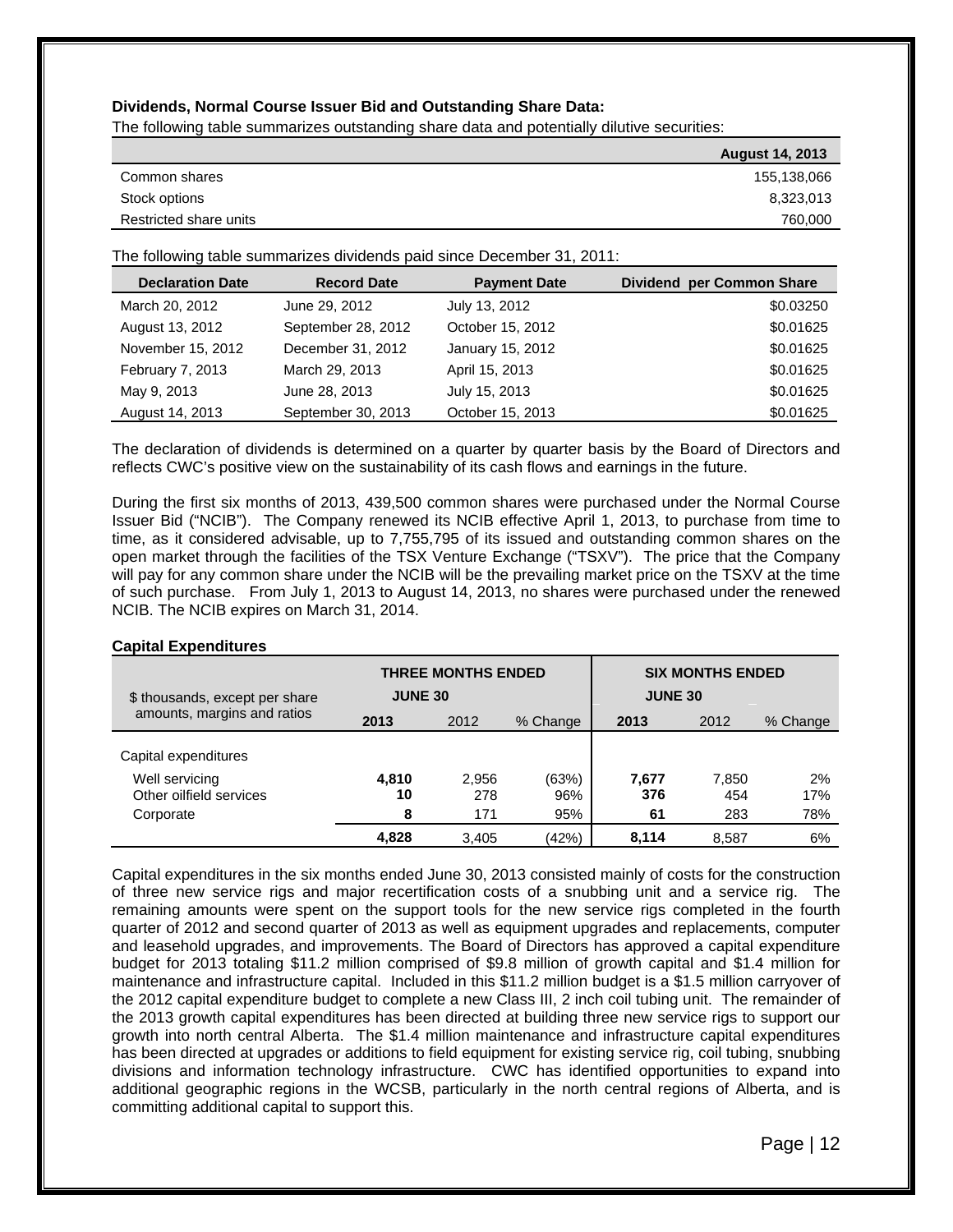## **Commitments and Contractual Obligations**

Under the terms of the new financing agreement established during the quarter, the long-term debt is due in full on June 21, 2016. The Company is committed to make only monthly payments of interest and fees until the June 21, 2016. Management believes that, based on anticipated activity levels for its services, there will be sufficient cash flows generated from operations to service the interest on the debt, finance the growth capital of the Company and maintain a dividend payment to its shareholders.

# **Summary and Analysis of Quarterly Data**

| \$ thousands, except per<br>share amounts         | 2013       |                    | 2012       |             |            | 2011               |            |             |
|---------------------------------------------------|------------|--------------------|------------|-------------|------------|--------------------|------------|-------------|
| <b>THREE MONTHS</b><br><b>ENDING</b>              | June<br>30 | <b>March</b><br>31 | Dec.<br>31 | Sept.<br>30 | June<br>30 | <b>March</b><br>31 | Dec.<br>31 | Sept.<br>30 |
| Revenue                                           | 14,845     | 38,378             | 29,396     | 26,887      | 17,143     | 38,907             | 35,988     | 31,224      |
| EBITDAS <sup>(1)</sup>                            | (269)      | 11,265             | 7,050      | 6,348       | 584        | 11,066             | 10,630     | 8,142       |
| Net (loss) income                                 | (3,844)    | 4,883              | 1,729      | 1,255       | (2,726)    | 4,525              | 8,187      | 3,174       |
| Net (loss) income per<br>share: basic and diluted | (0.02)     | 0.03               | 0.01       | 0.01        | (0.02)     | 0.03               | 0.05       | 0.02        |
| Total assets                                      | 144,604    | 157,262            | 152,680    | 147,566     | 146,914    | 160,570            | 159,774    | 162,933     |
| Total long-term debt                              | 42,279     | 42,634             | 41,841     | 37,987      | 32,115     | 44,304             | 47,941     | 56,827      |
| Shareholders' equity                              | 92,440     | 98,969             | 96,465     | 97,272      | 98,474     | 101,568            | 102,624    | 94,389      |

*(1) - Please refer to the "Reconciliation of Non-IFRS Measures" later in this MD&A.* 

The above table summarizes CWC's quarterly results for the previous eight financial quarters. All of CWC's operations are carried out in Western Canada. The second quarter (three months ended June 30) is typically expected to be the weakest financial and operating quarter for the Company due to ground conditions being impacted by spring breakup. The ability to move heavy equipment in the Canadian oil and natural gas fields is dependent on weather conditions. As warm weather returns in the spring, the winter's frost comes out of the ground rendering many secondary roads incapable of supporting the weight of heavy equipment until they have thoroughly dried out. The duration of this "spring breakup" has a direct impact on the Company's activity levels. In addition, many exploration and production areas in northern Canada are accessible only in winter months when the ground is frozen enough to support equipment. As a result, late March through May is traditionally the Company's slowest time, and as such the revenues, operating costs, and financial results of the Company will vary on a quarterly basis.

Through the eight quarters presented, the amount of revenues, EBITDAS and net income (loss), adjusted for the effects of seasonality have fluctuated primarily due to changes in the utilization of our equipment generally and the increase in the number of service rigs over the period as detailed in the area titled "**Operational Overview**" in this document.

## **Critical Accounting Estimates and Judgments**

This MD&A of the Company's financial condition and results of operations is based on the financial statements which are prepared in accordance with IFRS. The presentation of these financial statements in conformity with IFRS requires management to make estimates and assumptions that affect the reported amounts of assets, liabilities and the disclosure of contingent liabilities at the date of the financial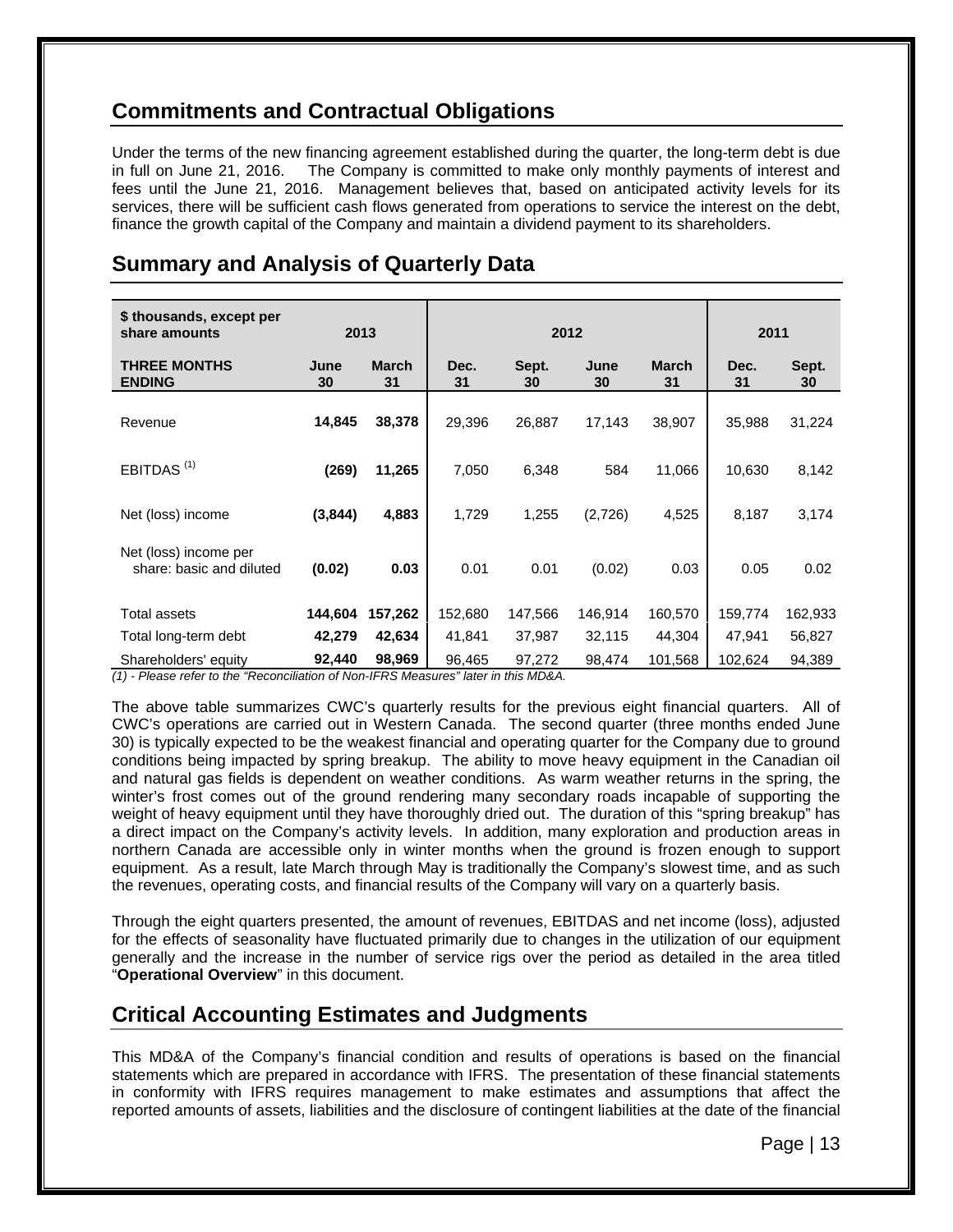statements and the reported revenues and expenses during the reporting period. These estimates are based on experience and assumptions that are believed to be reasonable under the circumstances. Although care has been taken, anticipating future events cannot be done with certainty, therefore actual results may vary from these estimates over time as more accurate information is available and as the Company's operating environment changes.

The accounting estimates believed to be the most difficult, subjective or complex judgments and which are the most critical to the reporting of results of operations and financial positions are as follows:

#### *Allowance for Doubtful Accounts Receivable:*

The Company performs periodic credit evaluations of its customers and grants credit based upon past payment history, financial condition, and anticipated industry conditions. Customer payments are regularly monitored and a provision for doubtful accounts is established based upon specific situations and overall industry conditions. The history of bad debt losses of the Company has been within expectations and is generally limited to specific customer circumstances. However, given the cyclical nature of the energy industry, a customer's ability to fulfill its payment obligations can change suddenly and without notice.

#### *Impairment of Assets*:

At the end of each reporting period, the Company assesses whether there is an indication that an asset group may be impaired. If any indication of impairment exists, the Company estimates the recoverable amount of the asset group. External triggering events include, for example, changes in customer or industry conditions, technological advances and economic climate deterioration. Internal triggering events for impairment include lower profitability or utilization.

The Company's impairment tests compare the carrying amount of the asset or cash generating unit ("CGU") to its recoverable amount. The recoverable amount is the higher of fair value less costs to sell ("FVLCS") and value in use ("VIU"). FVLCS is the amount obtainable from the sale of an asset or CGU in an arm's length transaction between knowledgeable, willing parties, less the costs of disposal. The determination of VIU requires the estimation and discounting of cash flows which involves key assumptions that consider all information available on the respective testing date. Management exercises judgment, considering past and actual performances as well as expected developments in the respective markets and in the overall macro-economic environment and economic trends to model and discount future cash flows. Discounted cash flow projections contain key assumptions such as discount rates, terminal value growth rates and Earnings Before Interest, Taxes, Depreciation and Amortization ("EBITDA") margins.

#### *Depreciation of Property and Equipment*

The estimated useful life, residual value and depreciation methods chosen are the Company's best estimate of such and are based on industry norms, historical experience and other estimates including the period and distribution of future cash inflows.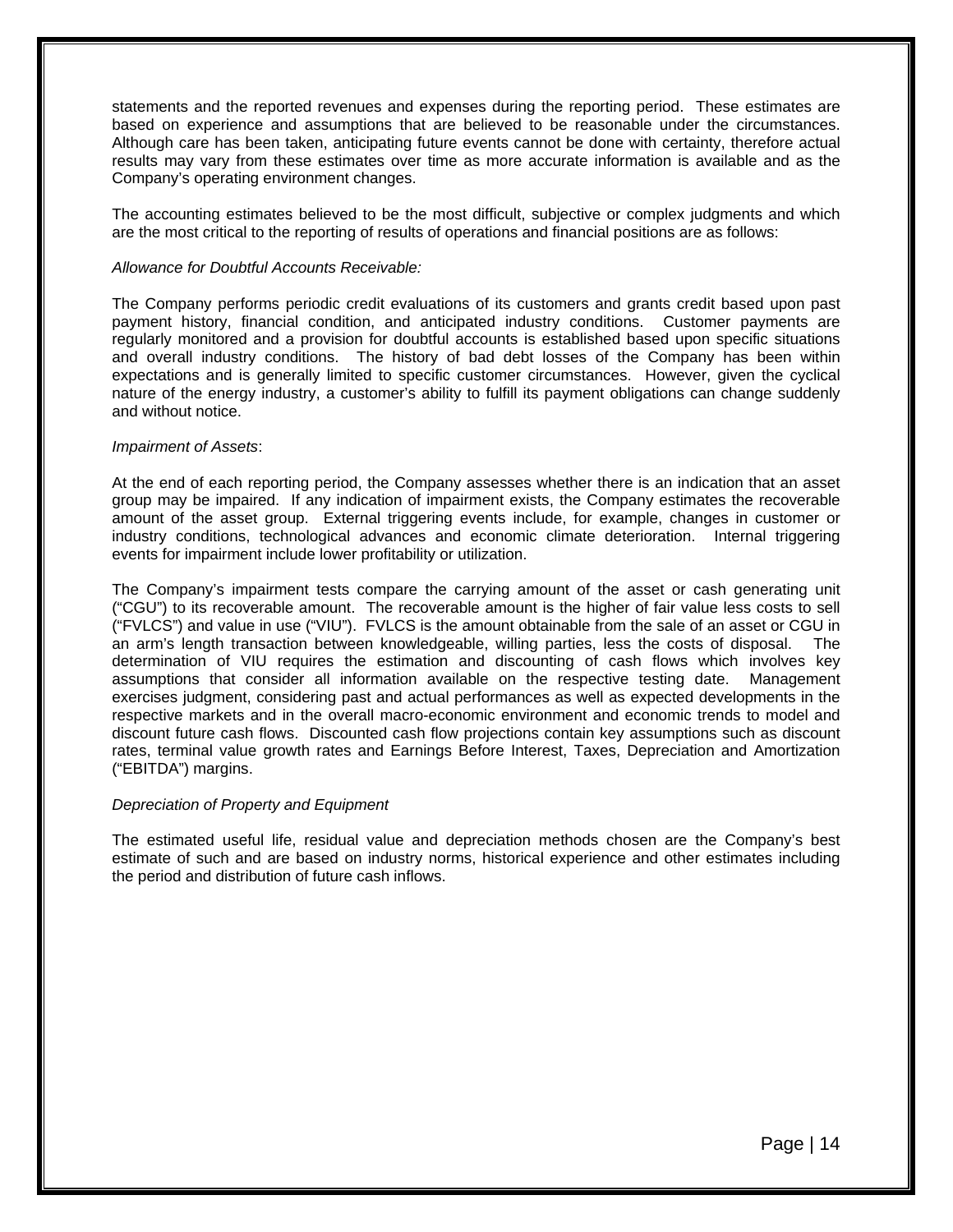#### *Deferred Income Taxes*

In calculating the income taxes, consideration is given to factors such as non-deductible expenses, recognition of deferred tax assets, changes in tax law and management's expectations of future results. The Company estimates deferred income taxes based on temporary differences between the income and the losses reported in the financial statements and its taxable income and losses as determined under the applicable tax laws. The tax effect of these temporary differences is recorded as deferred tax assets or liabilities in the financial statements. The calculation of income taxes requires the use of judgments and estimates. If these judgments and estimates prove to be inaccurate, future earnings may be materially impacted.

## **Future Accounting Pronouncements**

There have been no changes in accounting policies in the three or six months ended June 30, 2013.

Effective January 1, 2013, the Company adopted the following accounting standards or revisions thereto:

IFRS 7: *Financial Instruments – Disclosures* IFRS 10: *Consolidated Financial Statements*  IFRS 11: *Joint Arrangements* IFRS 12: *Disclosure of Interests in Other Entities* IFRS 13: *Fair Value Measurement*

On adoption, these standards had no impact on the recognition or measurement of the balances recorded in the Company's financial statements. The Company reviewed the disclosure requirements of IFRS 12 and noted that there are no minimum disclosure requirements for condensed interim financial statements prepared in accordance with IAS 34.

IFRS 13 replaces individual regulations governing the determination and disclosure regarding items that are measured at fair value. This standard does not introduce any significant new valuation methodologies, however, it does introduce new disclosure requirements. As a result, the Company discloses the fair value of certain assets and liabilities on a quarterly basis.

# **CEO and CFO Certifications**

Securities laws no longer require the CEO and CFO of TSX Venture Exchange listed companies such as CWC to certify they have designed internal control over financial reporting, or caused it to be designed under their supervision, to provide reasonable assurance regarding the reliability of financial reporting and the preparation of financial statements for external purposes in accordance with Canadian GAAP. Instead, an optional form of certification has been made available to TSX Venture Exchange listed companies and has been used by CWC's certifying officers for the June 30, 2013 interim filings. The certification reflects what the Company considers to be a more appropriate level of CEO and CFO certification given the size and nature of the Company's operations. This certification requires that the certifying officer's state:

- i. They have reviewed the interim financial report and MD&A;
- ii. That, based on their knowledge, they have determined there is no untrue statement of a material fact, or any omission of material fact required to be stated which would make any statement not misleading in light of the circumstances under which it was made within the interim filings; and
- iii. That based upon their knowledge, the interim filings, together with the other financial information included in the interim filings, fairly present in all material respects the financial condition, financial performance and cash flows of the Company as of the date and for the periods presented in the interim filings.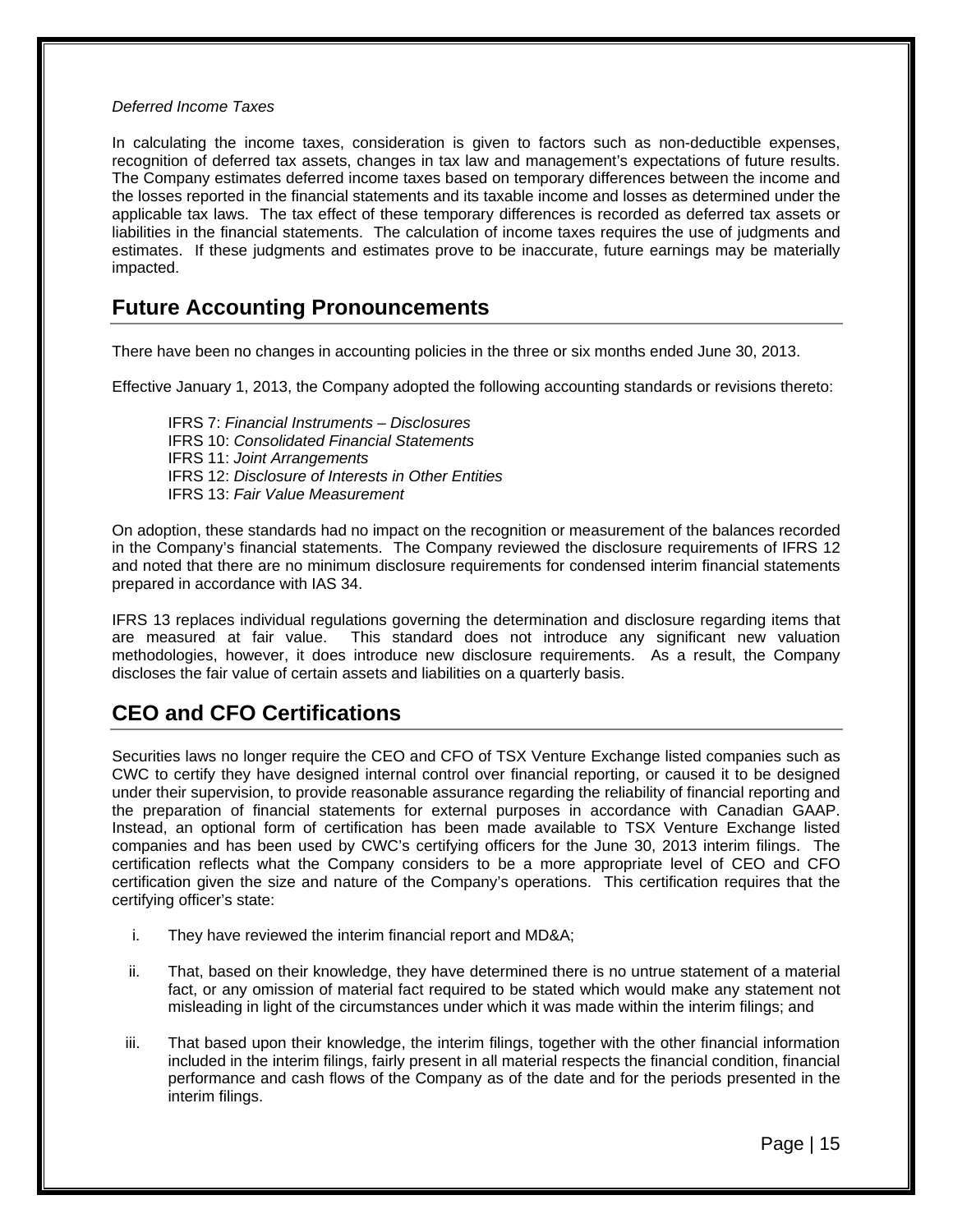## **Reconciliation of Non-IFRS Measures**

|                                          | <b>THREE MONTHS ENDED</b> |           | <b>SIX MONTHS ENDED</b>  |           |  |
|------------------------------------------|---------------------------|-----------|--------------------------|-----------|--|
|                                          | <b>JUNE 30,</b>           |           | <b>JUNE 30,</b>          |           |  |
| \$ thousands                             | 2013                      | 2012      | 2013                     | 2012      |  |
| <b>NON-IFRS MEASURES</b>                 |                           |           |                          |           |  |
|                                          |                           |           |                          |           |  |
| <b>EBITDAS:</b>                          |                           |           |                          |           |  |
| Net (loss) income                        | (3, 844)                  | (2,726)   | 1,038                    | 1,799     |  |
| Add:                                     |                           |           |                          |           |  |
| Depreciation                             | 3,070                     | 3,114     | 7,058                    | 6,971     |  |
| Finance costs                            | 1,558                     | 705       | 2,213                    | 1,474     |  |
| Income tax expense (recovery)            | (1, 260)                  | (797)     | 422                      | 887       |  |
| Stock based compensation                 | 188                       | 218       | 390                      | 402       |  |
| Loss (gain) on sale of equipment         | 13                        | 61        | (131)                    | 107       |  |
| Unrealized loss on marketable securities | 6                         | 9         | 6                        | 9         |  |
| EBITDAS <sup>(1)</sup>                   | (269)                     | 584       | 10,996                   | 11,649    |  |
|                                          |                           |           |                          |           |  |
| Funds from operations:                   |                           |           |                          |           |  |
| Cash flows from operating activities     | 12,052                    | 12,476    | 17,830                   | 23,830    |  |
| Less: Change in non-cash working capital | (12, 321)                 | (11, 892) | (6, 834)                 | (12, 181) |  |
| Funds from (used in) operations: $(2)$   | (269)                     | 584       | 10,996                   | 11,649    |  |
|                                          |                           |           |                          |           |  |
| Gross margin:                            |                           |           |                          |           |  |
| Revenue                                  | 14,845                    | 17,143    | 53,223                   | 56,049    |  |
| Less: Direct operating expenses          | (11, 752)                 | (13, 191) | (35, 272)                | (37, 266) |  |
| Gross margin <sup>(3)</sup>              | 3,093                     | 3,952     | 17,951                   | 18,783    |  |
| Gross margin percentage (3)              | 21%                       | 23%       | 34%                      | 34%       |  |
|                                          |                           |           |                          |           |  |
|                                          |                           |           |                          |           |  |
| \$ thousands                             | <b>JUNE 30, 2013</b>      |           | <b>DECEMBER 31, 2012</b> |           |  |
| Working capital (excluding debt):        |                           |           |                          |           |  |
| <b>Current Assets</b>                    |                           | 15,520    |                          | 24,142    |  |
| <b>Less: Current Liabilities</b>         |                           | (8,730)   |                          | (15, 881) |  |
| Add: Current portion of long-term debt   |                           | 182       |                          | 2,422     |  |
| Working capital (excluding debt) (4)     |                           | 6,972     |                          | 10,683    |  |

- *(1) EBITDAS (Earnings before interest and finance costs, income tax expense (recovery), depreciation, amortization, loss (gain) on disposal of asset, unrealized loss (gain) on marketable securities, and stock based compensation) is not recognized measures under IFRS. Management believes that in addition to net earnings, EBITDAS is a useful supplemental measure as it provides an indication of the Company's ability to generate cash flow in order to fund working capital, service debt, pay current income taxes, pay dividends, repurchase common shares under the Normal Course Issuer Bid, and fund capital programs. Investors should be cautioned, however, that EBITDAS should not be construed as an alternative to net income (loss) and comprehensive income (loss) determined in accordance with IFRS as an indicator of the Company's performance. CWC's method of calculating EBITDAS may differ from other entities and accordingly, EBITDAS may not be comparable to measures used by other entities.*
- *(2) Funds from operations and funds from operations per share are not recognized measures under IFRS. Management believes that in addition to cash flow from operations, funds from operations is a useful supplemental measure as it provides an indication of the cash flow generated by the Company's principal business activities prior to consideration of changes in working capital. Investors*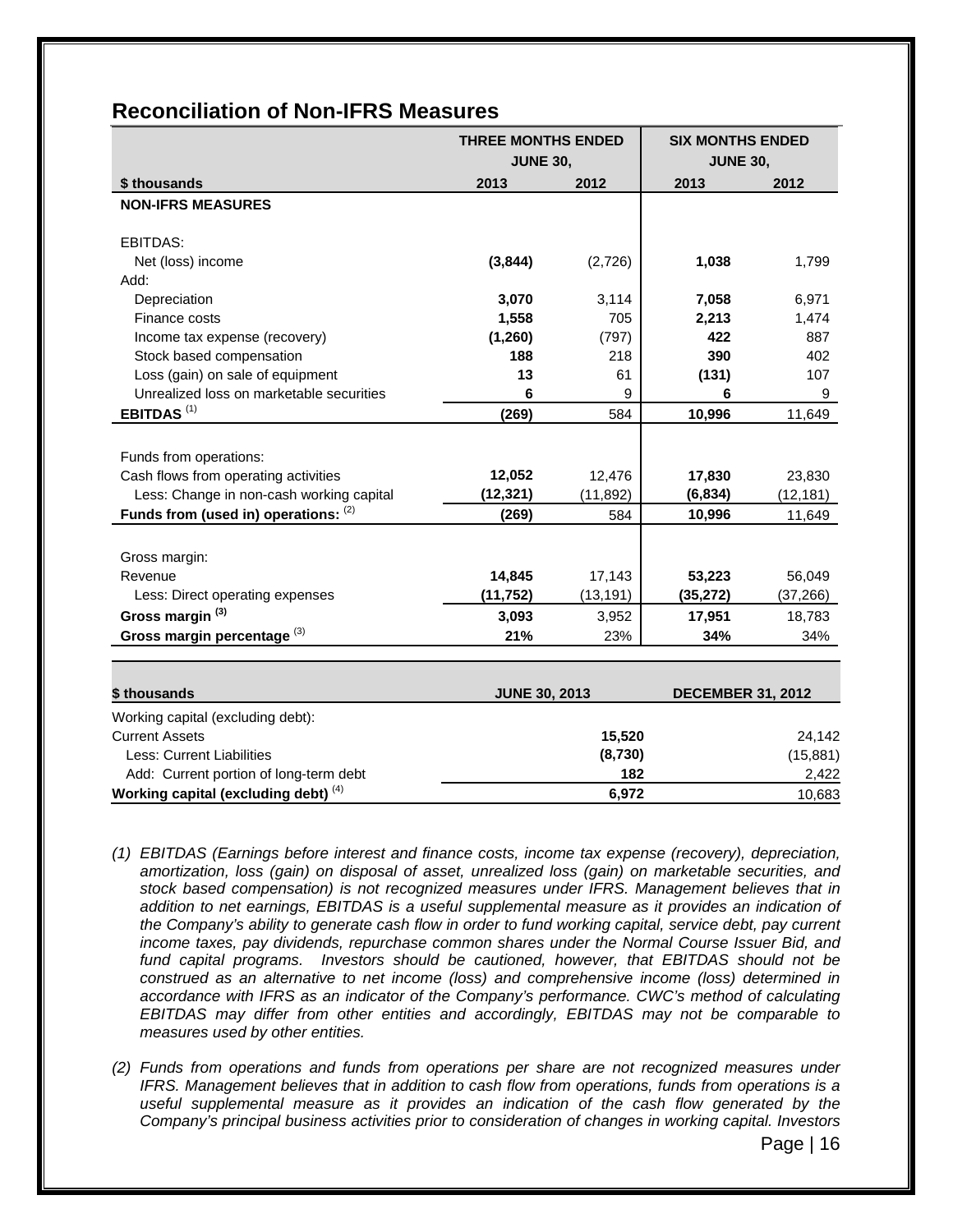*should be cautioned, however, that funds from operations should not be construed as an alternative to cash flow from operations determined in accordance with IFRS as an indicator of the Company's performance. CWC's method of calculating funds from operations may differ from other entities and accordingly, funds from operations may not be comparable to measures used by other entities. Funds from operations is equal to cash flow from operations before changes in non-cash working capital items related to operations.*

- *(3) Gross margin is calculated from the statement of comprehensive income (loss) as Revenue less direct operating costs and is used to assist management and investors in assessing the Company's financial results from operations excluding fixed overhead costs. Gross margin percentage is calculated as gross margin divided by revenue. The Company believes the relationship between revenues and costs expressed by the gross margin percentage is a useful measure when compared over different financial periods as it demonstrates the trending relationship between revenues, costs and margins. Gross margin and gross margin percentage are non-IFRS measures and do not have any standardized meaning prescribed by IFRS and may not be comparable to similar measures provided by other companies.*
- *(4) Working capital (excluding debt) is calculated based on current assets less current liabilities excluding the current portion of long-term debt. Working capital is used to assist management and investors in*  assessing the Company's liquidity and its' ability to generated funds. Working capital (excluding debt) *does not have any meaning prescribed under IFRS and may not be comparable to similar measures provided by other companies.*